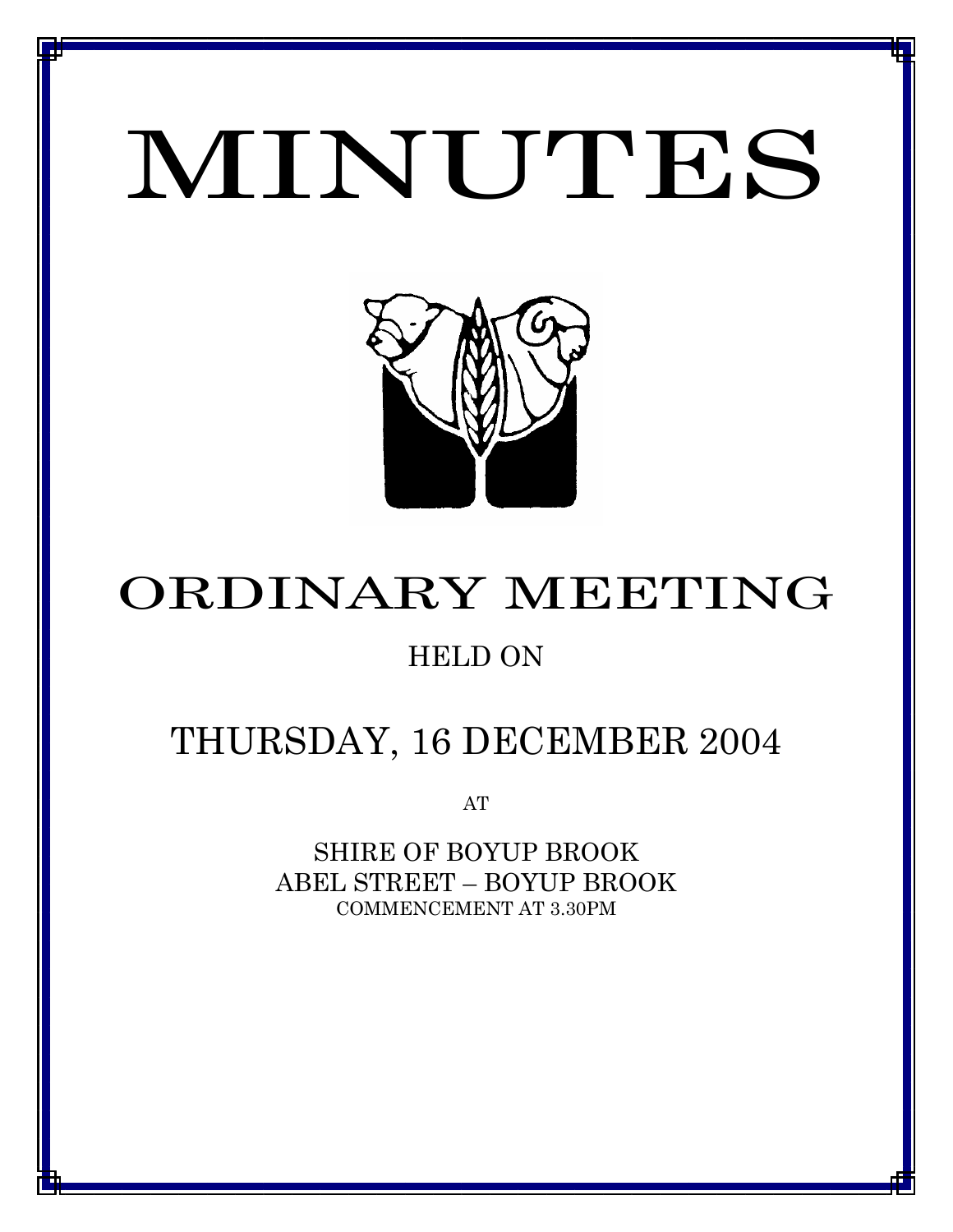## TABLE OF CONTENTS

| $\mathbf{1}$   | 1.1<br>1.2                                   |                                                                               | RECORD OF ATTENDANCE/APOLOGIES/LEAVE OF ABSENCE PREVIOUSLY APPROVED  3                                                                                                                                                                                                                         |  |
|----------------|----------------------------------------------|-------------------------------------------------------------------------------|------------------------------------------------------------------------------------------------------------------------------------------------------------------------------------------------------------------------------------------------------------------------------------------------|--|
| 2              | PUBLIC QUESTION TIME<br>2.1<br>2.2           |                                                                               |                                                                                                                                                                                                                                                                                                |  |
| 3              |                                              |                                                                               |                                                                                                                                                                                                                                                                                                |  |
| 4              |                                              |                                                                               |                                                                                                                                                                                                                                                                                                |  |
| 5              |                                              |                                                                               |                                                                                                                                                                                                                                                                                                |  |
| 6              |                                              |                                                                               |                                                                                                                                                                                                                                                                                                |  |
| $\overline{7}$ |                                              |                                                                               | REPORTS OF OFFICERS AND COMMITTEES                                                                                                                                                                                                                                                             |  |
|                | 7.1                                          |                                                                               | <b>WORKS AND SERVICES</b>                                                                                                                                                                                                                                                                      |  |
|                | 7.2<br>7.3                                   | 7.2.1<br>7.2.2<br>7.2.3<br>7.2.4<br>7.2.5<br>7.2.6<br>7.3.1<br>7.3.2<br>7.3.2 | DEVELOPMENT AND COMMUNITY SERVICES<br>Planning Application for a Service Industry and an Oversized Shed - Lot 41<br>Lot 2419,2433,2905,2797,2518,2710,3737,3738,2626,1996,2711 McAlinden<br>Lot 260 Abel Street, Boyup Brook - Planning Application for a Grouped<br><b>CORPORATE SERVICES</b> |  |
| 8              |                                              |                                                                               |                                                                                                                                                                                                                                                                                                |  |
| 9              | 9.1                                          |                                                                               |                                                                                                                                                                                                                                                                                                |  |
| 10             | 10.1<br>10.2<br>10.3<br>10.4<br>10.5<br>10.6 |                                                                               |                                                                                                                                                                                                                                                                                                |  |
| 11             |                                              |                                                                               |                                                                                                                                                                                                                                                                                                |  |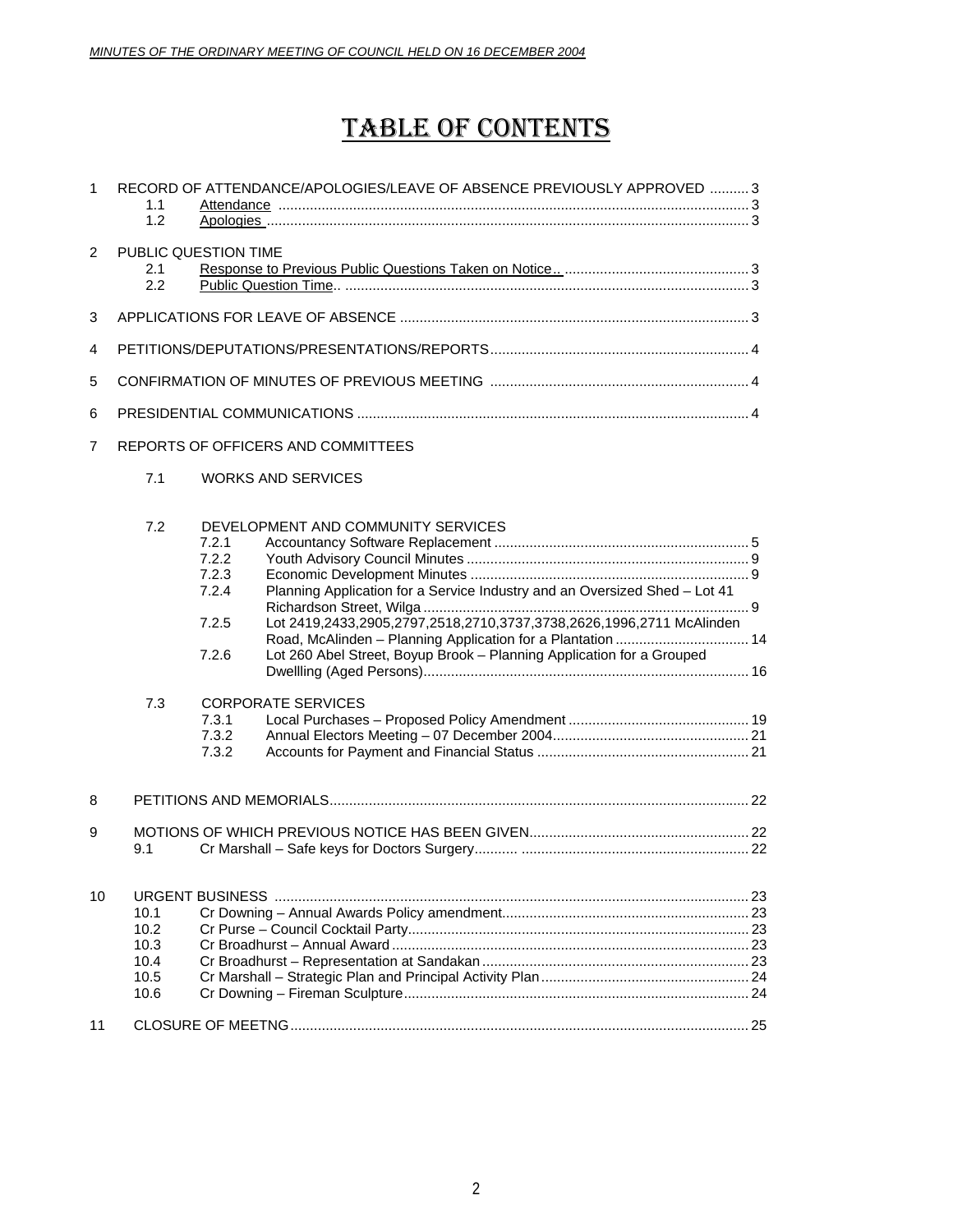#### **Suspension of Standing Orders**

#### **MOVED: Cr Downing Case Conduct 2018 SECONDED: Cr Broadhurst**

**That the Order of Business for the Council Meeting, being Clause 5 of Standing Orders, Local Law No 1 be suspended.** 

 **CARRIED: 8/0** 

#### **1 RECORD OF ATTENDANCE/APOLOGIES/LEAVE OF ABSENCE PREVIOUSLY APPROVED**

#### 1.1 Attendance

Cr Terry Ginnane – Shire President Cr J Mondy (Departed 5.09pm) Cr N Blackburn Cr S Broadhurst Cr R Downing Cr P Marshall Cr K Moir (Arrived 3.55pm) Cr T Oversby Cr S Purse

Mr W Pearce – Chief Executive Officer Mr K Jones – Manager of Finance and Administration Mr J Eddy – Manager of Works and Services Mrs G Wallace – Secretary Mrs T Reid – Finance Officer (Departed 4.00pm)

Mr B O'Hare

#### 1.2 Apologies

## **2 PUBLIC QUESTION TIME**

2.1 Response to Previous Public Questions Taken on Notice

Nil

2.2 Public Question Time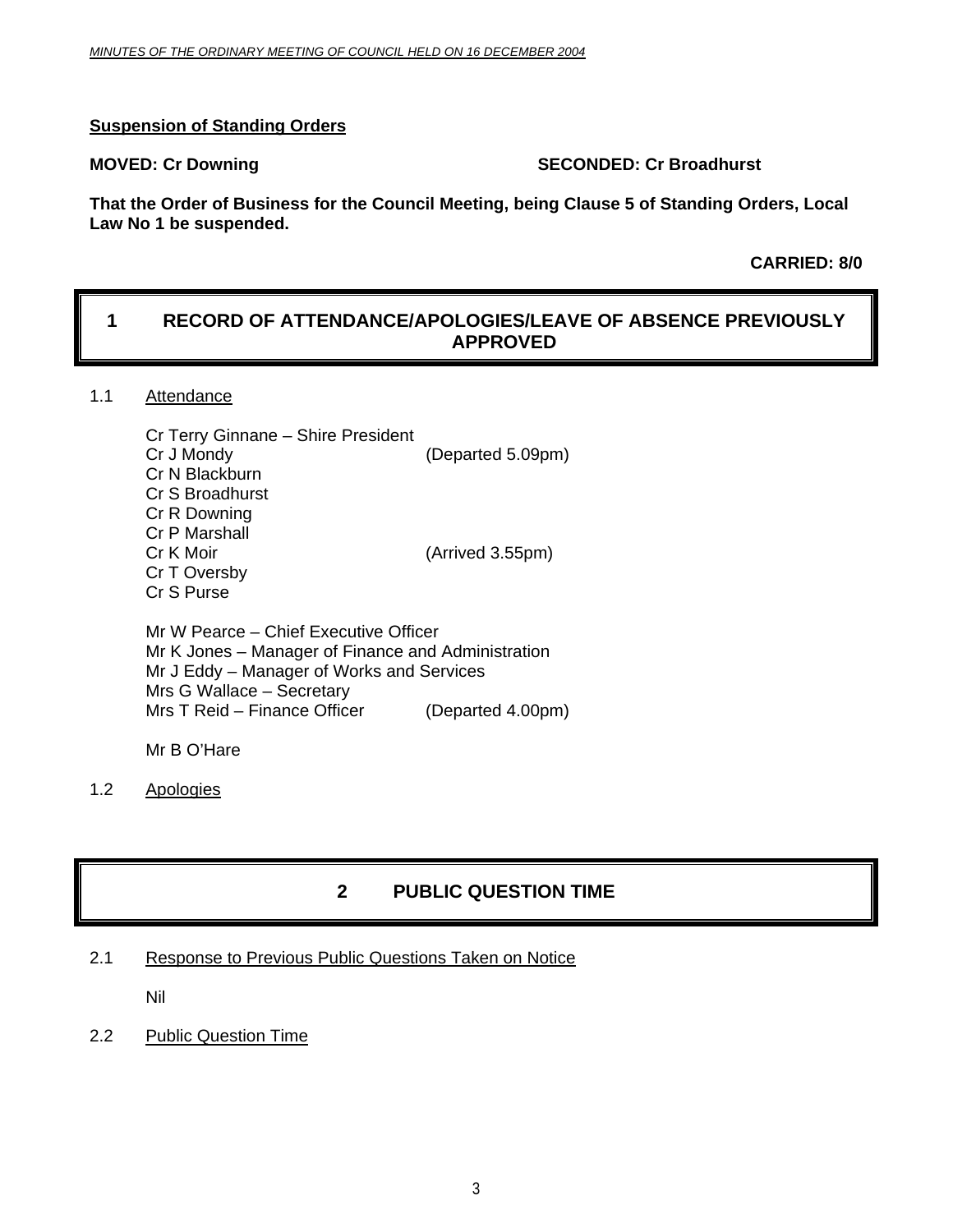#### **3 APPLICATIONS FOR LEAVE OF ABSENCE**

#### **4 PETITIONS/DEPUTATIONS/PRESENTATIONS/REPORTS**

#### 4.1 Cr Broadhurst – Blackwood River Valley Marketing Association

Signage – The Shire of West Arthur has erected their sign and the Shire of Donnybrook-Balingup is waiting on new frangible poles and clarification from Brand WA.

Brochure – major work has been done and will be ready by March 2005.

Website – is being worked through by Tourism WA.

#### **5 CONFIRMATION OF MINUTES OF PREVIOUS MEETING**

5.1 Minutes of the Ordinary Meeting of the Council held on 18 December 2004.

**MOVED: Cr Downing The SECONDED: Cr Broadhurst** 

**That the minutes of the previous Ordinary Meeting of the Council held on 18 December 2004 be confirmed as an accurate record.** 

**CARRIED 8/0** 

#### **6 PRESIDENTIAL COMMUNICATIONS**

6.1 Primary & Secondary School Graduations

Cr Ginnane attended the Primary Graduation this morning and will be attending the Secondary Graduation this evening.

6.2 Letter of Appreciation – Tuckett Family

Cr Ginnane attended the funeral of Laurie Tuckett.

A letter of appreciation has been received from Laurie's wife, Noreen, and family thanking the Shire for flowers and support on the passing of Laurie.

6.3 Funeral

Cr Ginnane attended the funeral of Cr K Moir's mother last week.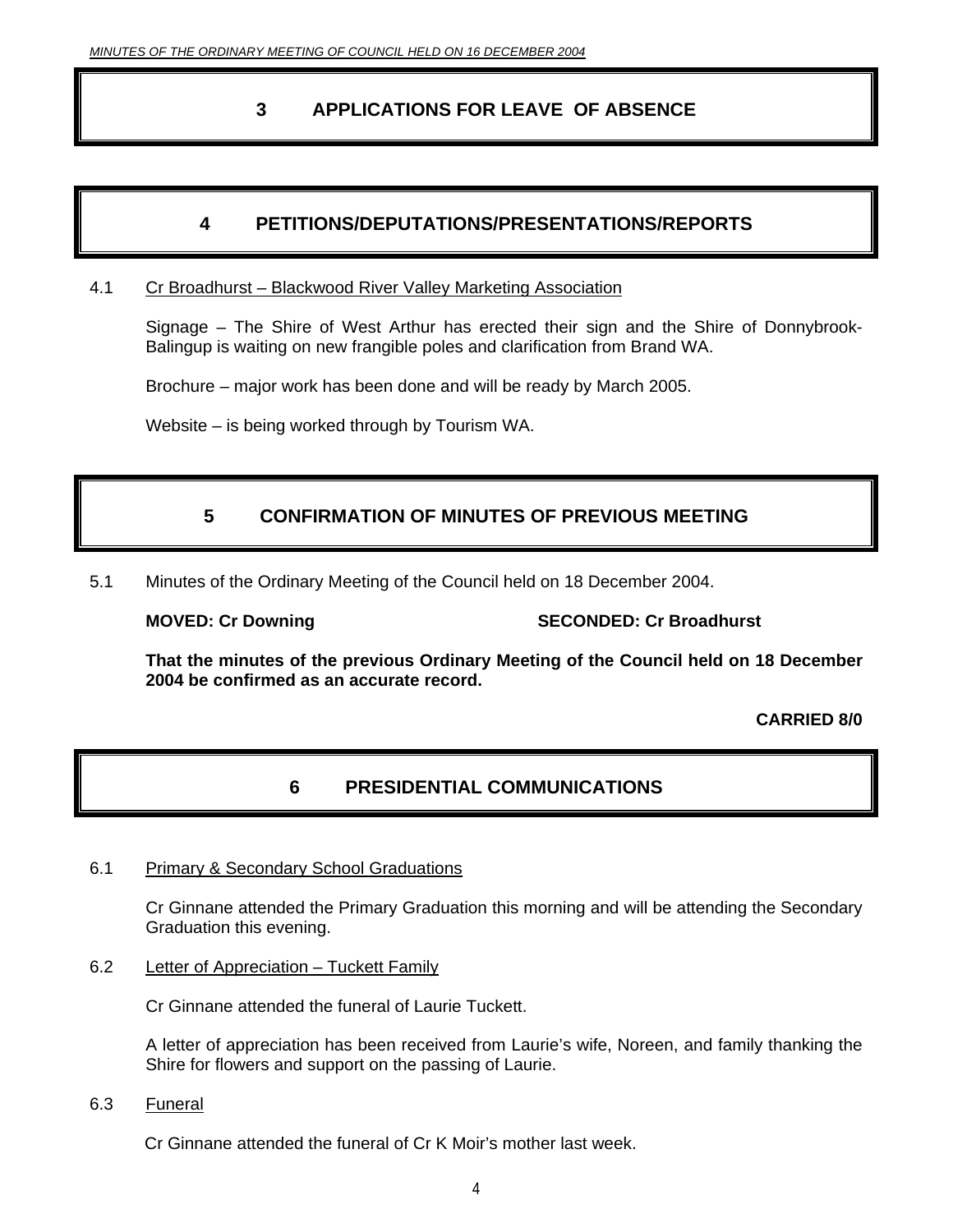## **7 REPORTS OF OFFICERS AND COMMITTEES**

## **7.1 WORKS AND SERVICES**

## **7.2 DEVELOPMENT AND COMMUNITY SERVICES**

#### **MOVED: Cr Purse SECONDED: Cr Oversby**

**That the Council go into a committee to allow members free discussion on the matter.** 

 **CARRIED 8/0** 

Cr Moir entered the Chambers, the time being 3.55pm.

**MOVED: Cr Oversby SECONDED: Cr Broadhurst** 

### **That the Council close committee.**

 **CARRIED 9/0** 

## 7.2.1 Accountancy Software Replacement

 *Proponent: Shire of Boyup Brook*  Location:  *Reporting Officer: Keith Jones Date Report Written: 8 December 2004 File: IT/2/001 Appendices*: *-*

 *Enabling Legislation: Local Government Act 1995* 

#### **BACKGROUND:**

LOGIS Software currently being provided by PSU (previously Collier Knyn Pty Ltd) has been used by the Shire since 1995 for financial support.

During this time the software has performed satisfactorily until the current financial year when legislation required considerable additions due to the Emergency Services Levy being introduced.

It is requested that the Council consider a new system to commence 1 July 2005.

#### **DETAIL:**

Collier Knyn created a program in 2004 called PROSPECT to handle the rates services for many local governments.

There were constant problems experienced by all Councils using PROSPECT software.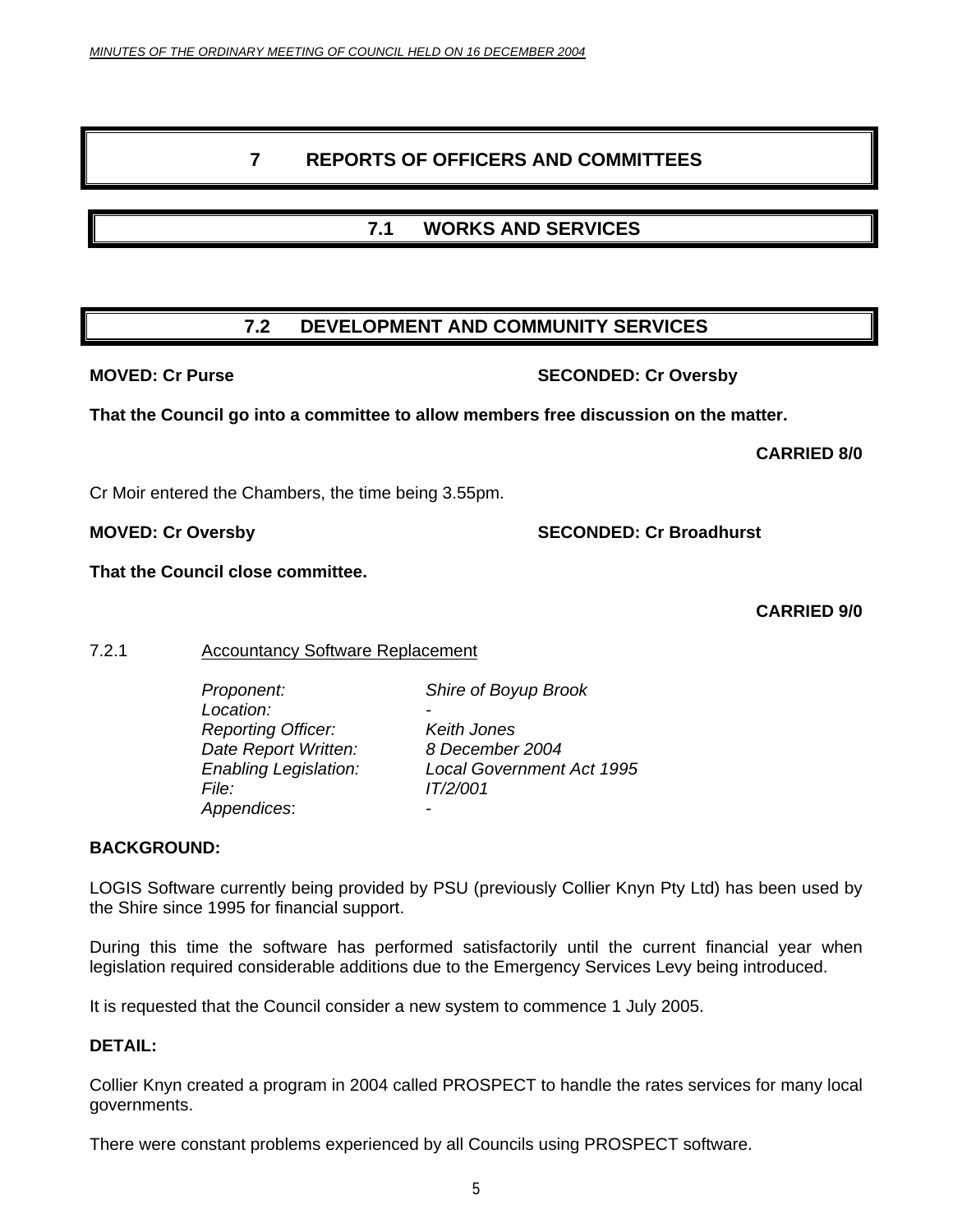#### *MINUTES OF THE ORDINARY MEETING OF COUNCIL HELD ON 16 DECEMBER 2004*

Administration continue to experience many problems in the areas of support service, having no working instruction manuals and several office computers cannot run certain parts of the PROSPECT program.

The modules currently used consist of Payroll, Debtors, Creditors, General Ledger, Asset Management, Loan Indebtedness, Job Costing Ledger and Rating.

The Collier Knyn organisation indicated that they intended to upgrade all accounting modules in LOGIS and PROSPECT to a NAVISION system. A total cost of \$8,000 was verbally indicated.

Based on this premise the Council has 8 modules and would be looking at an investment of \$20,000(minimum) to continue with the new PROSPECT system which includes \$12,000 in training.

The current accounting system which incorporates LOGIS and PROSPECT GOLD is not performing as detailed in the following points:

- Excel Spreadsheets are required to produce reports from the General Ledger. These are produced in Job Ledger Format to identify costs by area and function; General Ledger Format to identify costs by nature and type; Statutory Compliance Format to ensure audit and Local Government Act requirements. The process requires many extra hours to provide what one accounting package should do.
- Excel Spreadsheets are required to ensure that the GST reports are reconciled. The software package should be able to do this automatically but doesn't.
- Excel Spreadsheets are required to do Bank Reconciliations.
- The payroll process is cumbersome and a separate double entry is required to input the figures in the QuickLine software program. This program interfaces through the internet and allows direct banking to the employee's bank account.
- Debtors' invoices are being produced in Excel spreadsheets because the LOGIS system is not user friendly and the layout of the LOGIS invoice is unattractive.
- The cheque run process is cumbersome and if any mistake is made there is no known option to cancel the run easily thus wasting time and in some cases having to handwrite many cheques.
- Prospect Gold conflicts with some other programs that we run on our server.
- The Finance Office is unable to logon and access Prospect Gold, she must do so using the Administrator password.
- Prospect Gold is still requiring patches (fixes to the software) after 18 months of use.
- Recently it took PSU 4 weeks to correct an error with the Rates Final Notice template.
- When a power failure occurs or the front counter receipting is disabled for some reason then it requires PSU to access our system via the internet and go in the "back door" to release the deposit batch so we can continue the processing or finalise our end of day banking. This process has been necessary 3 times in a 2 week period. Coupled with this delay we are also required to run a procedure called "VME restore". This procedure takes at least a half hour to do and disrupts the entire office because all users must logout of the Server.
- A particular situation like the previous point occurred on 7 December 2004 and the accounting package was unavailable for most of the entire working day.
- Since the initial discussions with Mr Greg Hunt in February this year no communication has been forthcoming from PSU indicating what was going on with the NAVISION and when we could expect it to be running live on our system.
- Two meeting dates that PSU set to come and meet with us to show a demo version of their system were cancelled both for the same reason (Mr Russell Campion was very ill on both occasions).

The fact that there is an impending cost for software upgrades with the current system, investigations have been carried out to identify what the market is providing in the area of accounting software for Local Government bodies.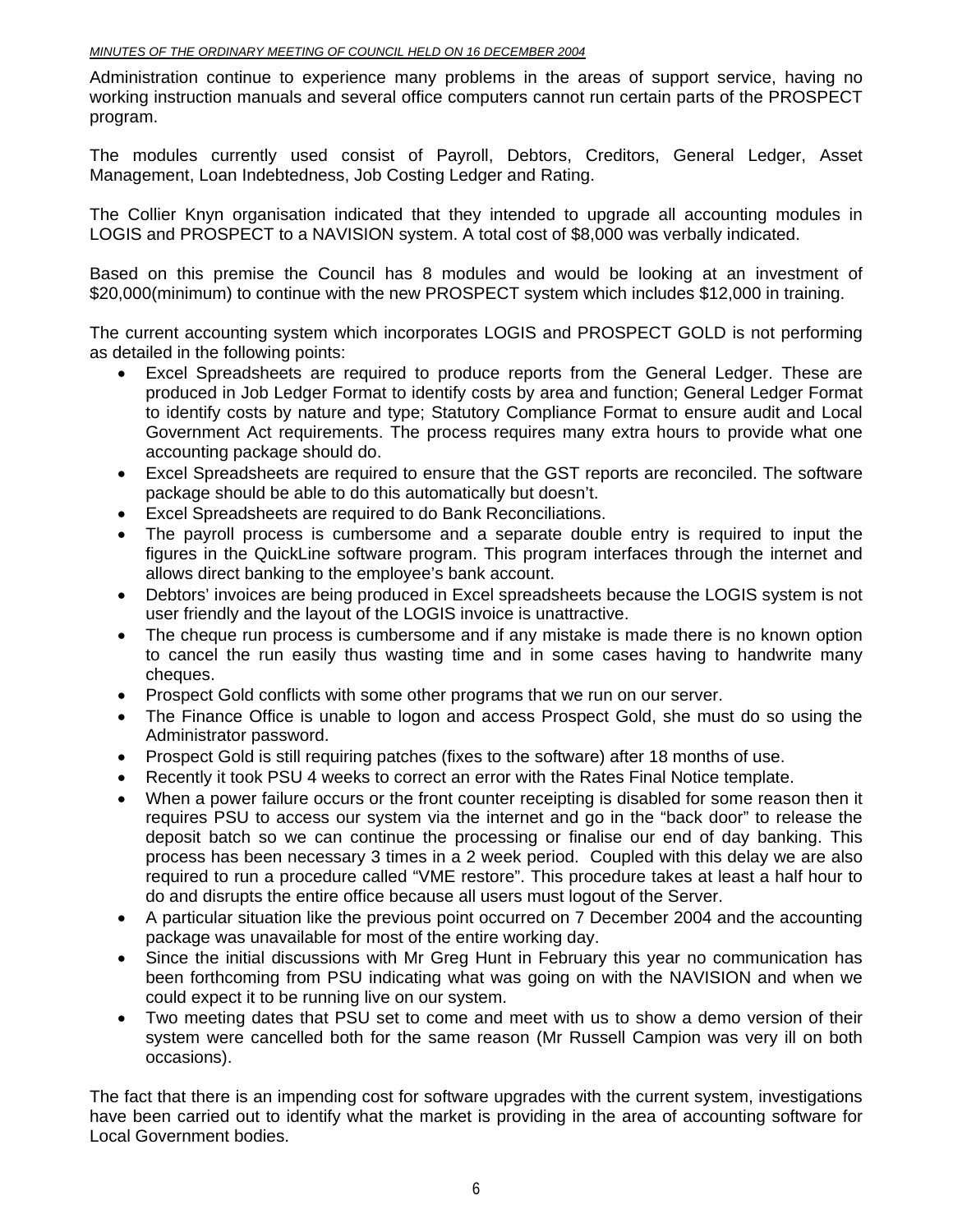Other software packages available and in use by other councils have been researched. IT Vision by Synergysoft and Haines Norton Accounting and Rating Solution are two packages that have been compared to the current software in use by this Council.

|                                 | PSU      | <b>IT Vision</b>  | <b>Haines Norton</b> |
|---------------------------------|----------|-------------------|----------------------|
| Cost of package and training    | \$12,000 | \$60,000-\$80,000 | \$12,995             |
| Initial installation assistance | \$8,000  | unknown           | \$14,000             |
| Cost of ongoing support         | \$8,000  | \$8,000           | \$6,600              |

Apart from just the financial consideration there are considerable advantages for this shire to opt for the Haines Norton package.

- No additional hardware is required.
- Future upgrades to hardware can be purchased through any supplier.
- You are not tied to anyone in particular.
- Rather than just providing the software required, Haines Norton also assist with the complete implementation and training phase of the new solution. Haines Norton does not sell you a system, load software and leave you to fend for yourself.
- Haines Norton ensure your general ledger is correctly set up and you are provided with the standard reports necessary to assist you in meeting your daily reporting obligations and any other accounting procedures specific to your Council. This assists you in providing a timely management reporting function to assist Council make informed decisions on the allocation of scarce resources.
- When seeking support, you do not deal with a software programmer who does not understand what it is you are trying to achieve. Accountants who use the solution on a daily basis for other local government clients and understand your problems will provide the support.
- There is also no need to have a dial-in facility. Data files are easily emailed over the Internet so the accountant providing the support can see the problem in the same context as you. This provides a much faster response and problem resolution time.

This also helps enhance system security as only authorised Council staff are accessing live accounting data and are always aware of what your support facility is doing to your data. It also provides a cost saving, as dial up maintenance facilities can sometimes be a hidden communications cost.

Specific Strengths of Quickbooks

- Very intuitive and user friendly.
- Cost effective and very affordable.
- No roll over requirements the software is date driven and no batching is necessary.
- Exceptional reporting capabilities. Able to report on anything at any point in time including details of sub ledger balances. Other systems cannot always do this.
- No special hardware and operating system requirements runs effectively on most existing office networks.
- No forced upgrades from experience, procedures work across versions.
- It is the most widely used accounting software in the world with over 470,000 registered users in Australia alone.
- US\$200 million is spent annually on enhancement and development.

Specific Strengths of Rate Book Online

- User friendly.
- Cost effective and affordable.
- Designed by people who have worked in the local government industry and who continue to support it.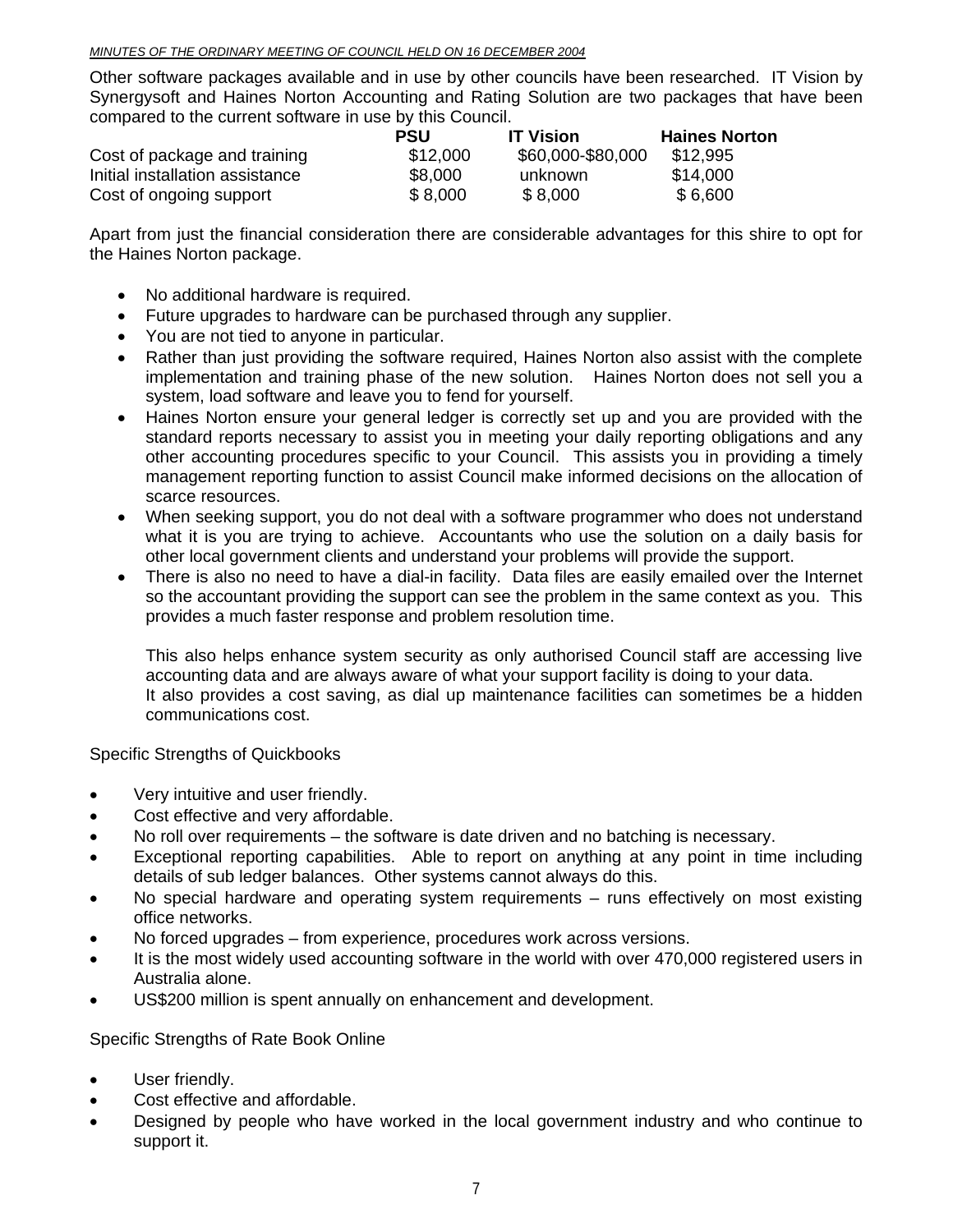- Has a support network of people who are technically proficient, know local government, know rates and are available when required.
- Fully compliant with all necessary legislation.

Rate Book Online has been designed to be Internet based and is housed on a secure ASP server from which each client is able to access their own data with a web browser from anywhere.

This means:

- Data is secure and back ups are managed centrally to ensure data is not compromised.
- Expensive new hardware and operating systems are not required to suit the solution.
- Support can access your data easily for you when dealing with queries.
- Our own staff are able to access remotely (provided they have an internet connection) and this may allow 'non-traditional' work practices.
- Program updates are rolled out to all users simultaneously.

If this software is used, Haines Norton is able to provide remote accounting services if we have any staffing issues in the future. The Exmouth Shire Council has been provided with remote services for the last 6 years.

#### **COMMENT:**

The current system involves three sets of accounts being prepared –

- $\triangleright$  one set to account for Job Ledger format
- $\triangleright$  one for General Ledger Format
- $\triangleright$  one that handles the Statutory compliance requirements.

This takes extra time and human error creeps in much more than necessary. As the Council has needed more and more information due to legislative requirements the current system has evolved in an effort to provide the information without incurring major costs. This system is not the best solution and it is timely that a review takes place.

A meeting on 5 February 2004 with Mr Greg Hunt from PSU finished with an understanding that major changes for the better were to take place in the immediate future. No changes have been forthcoming and the Manager of Finance and Administration is not confident that they will happen any time soon.

It is suggested that Haines Norton be engaged to implement the Quickbooks Software and Rate Book Online at a cost of \$26,995 as of 1 July 2005.

**MOVED: Cr Mondy SECONDED: Cr Oversby** 

**That:-** 

- **1. Haines Norton be engaged to implement the Quickbooks Software and Rate Book Online at a cost of \$26,995 as of 1 July 2005;**
- **2. the allocated 'front door upgrade' funds Schedule 4 of \$5,000 be reduced by \$3,000 and the 'computer maintenance' funds – Schedule 4 of \$29,850 be increased by \$3,000 as a deposit to commence installation on the required software this financial year and the balance identified in the 2005/06 budget.**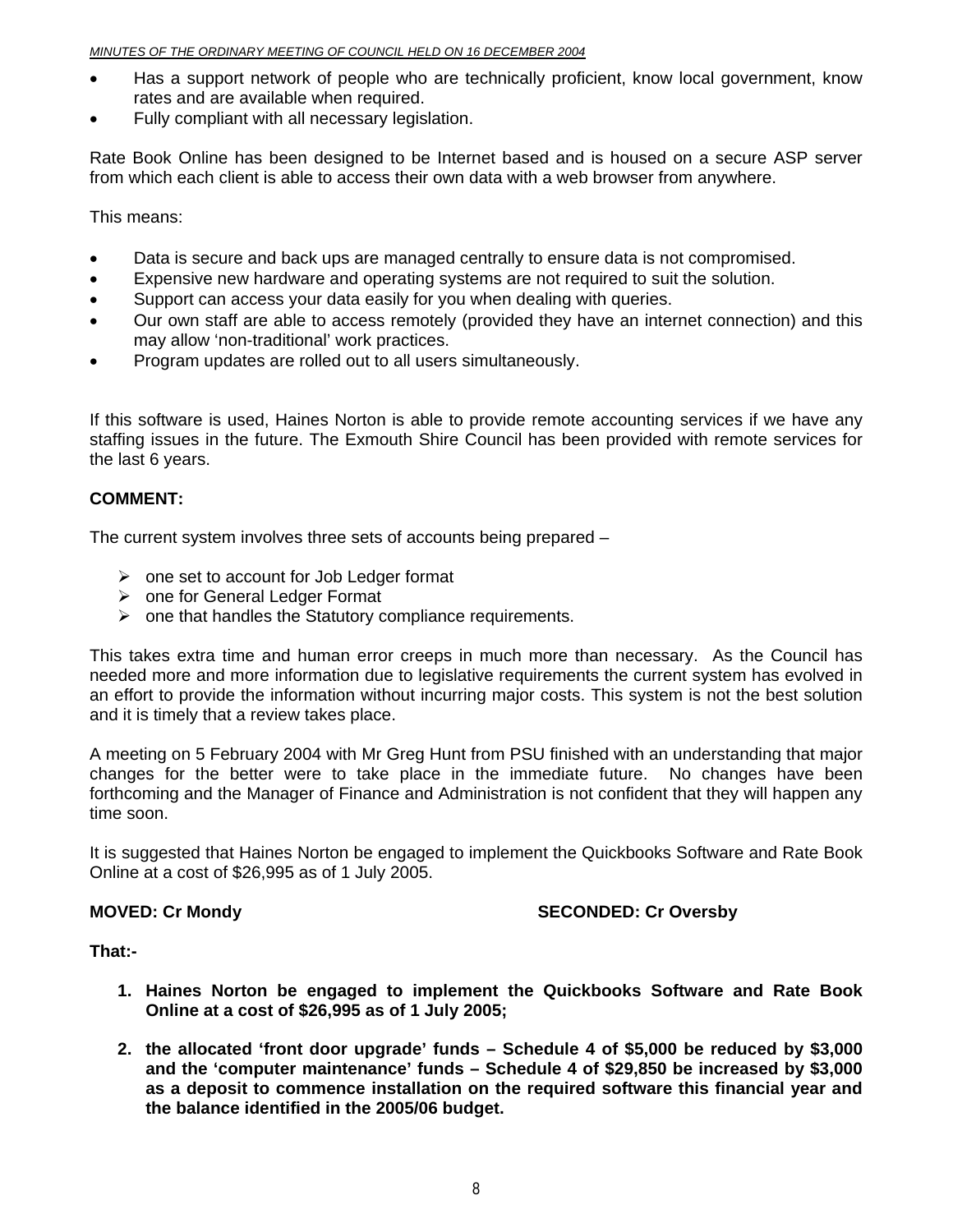T Reid departed the Chambers, the time being 4.00pm.

#### 7.2.2 Youth Advisory Committee Minutes

| Proponent:                   | Shire of Boyup Brook             |
|------------------------------|----------------------------------|
| Location:                    |                                  |
| <b>Reporting Officer:</b>    | Keith Jones                      |
| Date Report Written:         | 08 December 2004                 |
| <b>Enabling Legislation:</b> | <b>Local Government Act 1995</b> |
| <i>File:</i>                 | <i>IM/37/004</i>                 |
| Appendices:                  | 1.1 - Minutes                    |
|                              |                                  |

#### **BACKGROUND:**

A Meeting of the Youth Advisory Committee was held on the 16, 23 and 30 November and 07 December 2004.

Minutes of the meetings are laid on the table and circulated (refer to appendix 1.1).

#### **MOVED: Cr Blackburn SECONDED: Cr Broadhurst**  SECONDED: Cr Broadhurst

**That the minutes of the Youth Advisory Committee on 16, 23 and 30 November and 07 December 2004 be received.** 

**CARRIED 9/0** 

#### 7.2.3 Economic Development Committee Minutes

| Proponent:                   | Shire of Boyup Brook             |
|------------------------------|----------------------------------|
| Location:                    |                                  |
| <b>Reporting Officer:</b>    | Keith Jones                      |
| Date Report Written:         | 09 December 2004                 |
| <b>Enabling Legislation:</b> | <b>Local Government Act 1995</b> |
| <i>File:</i>                 | GO/37/005                        |
| Appendices:                  | 1.2 Minutes                      |
|                              |                                  |

#### **BACKGROUND:**

A meeting of the Economic Development Committee was held on the 01 December 2004.

Minutes of the meeting is laid on the table and circulated (refer to appendix 1.2).

**MOVED: Cr Downing Case Conducts Account SECONDED: Cr Blackburn** 

**That the minutes of the Economic Development Committee Meeting held on 01 December 2004, be received.** 

**CARRIED 9/0** 

#### 7.2.4 Planning Application for a Service Industry and an Oversized Shed – Lot 42 Richardson Street, Wilga

 *Proponent: B & B O'Hare Location: Lot 42 Richardson Street, Wilga*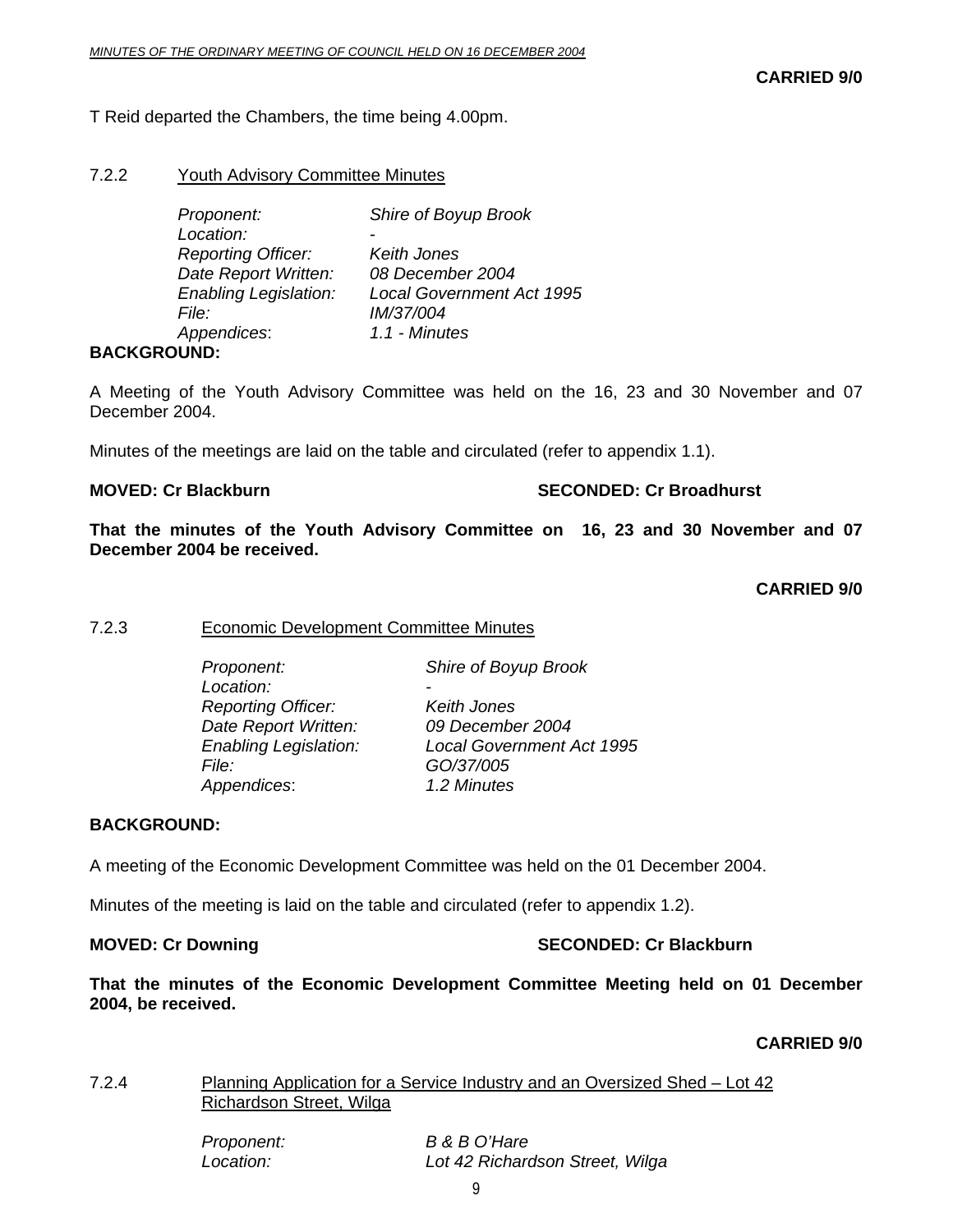*Reporting Officer: Will Pearce File: AS932* 

 *Date Report Written: 09 December 2004 Enabling Legislation: Town Planning Scheme No 2 Appendices*: *1.3 Plan, Elevation Drawings, correspondence* 

#### **BACKGROUND:**

The proponent is seeking approval for a service industry and an oversized shed to be located at Lot 42 Richardson Street, Wilga.

The proponent has forwarded all the relevant details to support the application as required by the Shire's Town Planning Scheme No 2 (the 'Scheme').

A plan, elevation drawings and correspondence are provided (refer to appendices 1.3).

#### **DETAIL:**

Lot 42 is a vacant lot with a gross area of 1012m<sup>2</sup>, currently zoned "Urban" and owned by the crown.

The proposal involves the construction of a new  $73m^2$  steel framed shed with a maximum height of 3.5m and 32 $m^2$  lean-to located 0m from the front boundary and encroaching over the side boundary.

The proponent advises that the purpose of the shed is for storage, a garage and workshop for sewing machine repairs and woodwork purposes.

The proponent lives adjacent to lot 41 in lot 42 Moore Street, Wilga. The Department of Planning and Infrastructure, who is responsible for the land, has agreed to sell the property to the proponent but must lease the lot in the interim whilst native title issues are pursued.

The department requires the 2 lots to be amalgamated when the sale goes through.

The Council's "Outbuilding" policy states:-

#### *"MAXIMUM DIMENSIONS*

*Maximum permissible outbuilding area dimensions will be as follows: -* 

| Zone                 | Maximum<br>individual<br>outbuilding area<br>$(m^2)$ | Maximum total<br>outbuilding area<br>$(m^2)$ | Maximum<br>height $(m)$ |
|----------------------|------------------------------------------------------|----------------------------------------------|-------------------------|
| Residential          | 56.4                                                 | 75                                           | 3.0                     |
| Blocks $1012m^2$ or  |                                                      |                                              |                         |
| less                 |                                                      |                                              |                         |
| Residential          | 56.4                                                 | 90                                           | 4.5                     |
| blocks greater       |                                                      |                                              |                         |
| than $1012m^2$       |                                                      |                                              |                         |
| Urban                | 56.4                                                 | 75                                           | 4.5                     |
| <b>Special Rural</b> | No maximum area                                      | 108                                          | 4.5                     |
| Rural                | No maximum area                                      | No maximum<br>area                           | No maximum<br>height    |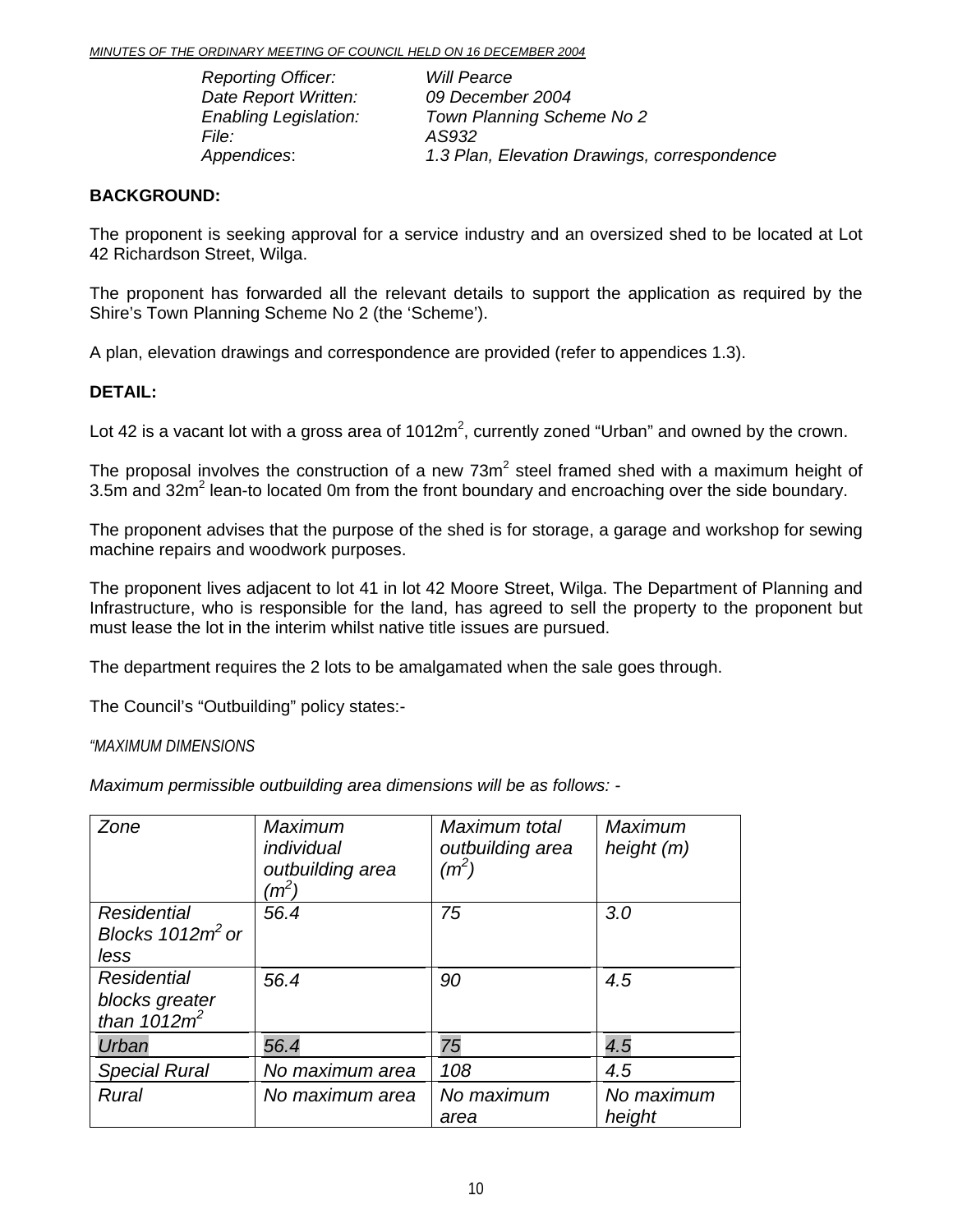*Structures outside the domain of the standard set above shall be subject to a planning application for the Council to consider on its merits.* 

## OVERSIZED OUTBUILDINGS

*For the purpose of calculating total outbuilding floor space, the Council only takes freestanding structures such as garages or sheds into consideration; any structure attached to the main building such as a verandah or carport would be excluded.* 

*In assessing your request, Council will require that:* 

- *The proposed outbuilding(s) are of masonry construction or clad in factory applied colour finished sheet metal;*
- *The height or any opening to the outbuilding(s) is less than 3.0 metres;*
- *The ridge/gable height is less than 4.0 metres;*
- *The outbuilding(s) must be totally or partially screened from the street by a dwelling and/or landscaping capable of reaching a height equivalent to the eave height of the outbuilding(s) upon maturity;*
- *Your proposal will not have a detrimental effect on your neighbours or on the street in general.*

*For the Council to consider your application you must provide a written statement detailing why the additional outbuilding floor space is required and its intended use."*  **SETBACKS** 

Setbacks for outbuildings will be as follows:-

|                                     | Front (m) | Side (m) | Rear (m) |
|-------------------------------------|-----------|----------|----------|
| <b>Residential &amp; Urban Zone</b> |           |          |          |

| Free standing Carport, Patio, Pergola |     |         | 1 በ* |
|---------------------------------------|-----|---------|------|
| Verandah or attached                  | 6.0 | 10      | 6.0  |
| Patio, Pergola, Carport               |     |         |      |
| Shed                                  | 6.O | $1.0**$ | 1.በ* |
| <b>Free Standing Garage</b>           | 6.0 | $1.0**$ |      |
| <b>Attached Garage</b>                |     |         |      |

#### **The proponent may apply for a setback reduction by forwarding the following to the Council for consideration:-**

- (i) Planning application form, plans and details as required by the Scheme;
- (ii) Written confirmation by the adjoining landowner/s that they have no objection to the proposal (not required for reduction of the front setback).

\* Nil setback is allowed where structure is made of steel and the rear boundary is adjacent to a road or right-of – way or reserve.

**Note - \*\* in the case of a corner block to be located no less than 6 metres from the secondary street."** 

The size of the shed therefore does not comply with the Council's policy.

The Lot is zoned 'Urban' and is defined under the Scheme as the following land use:-

*"It is to provide for, and encourage, urban development within each of the satellite towns distributed throughout the Shire so zoned. Council's primary objective for the zone is to encourage and foster*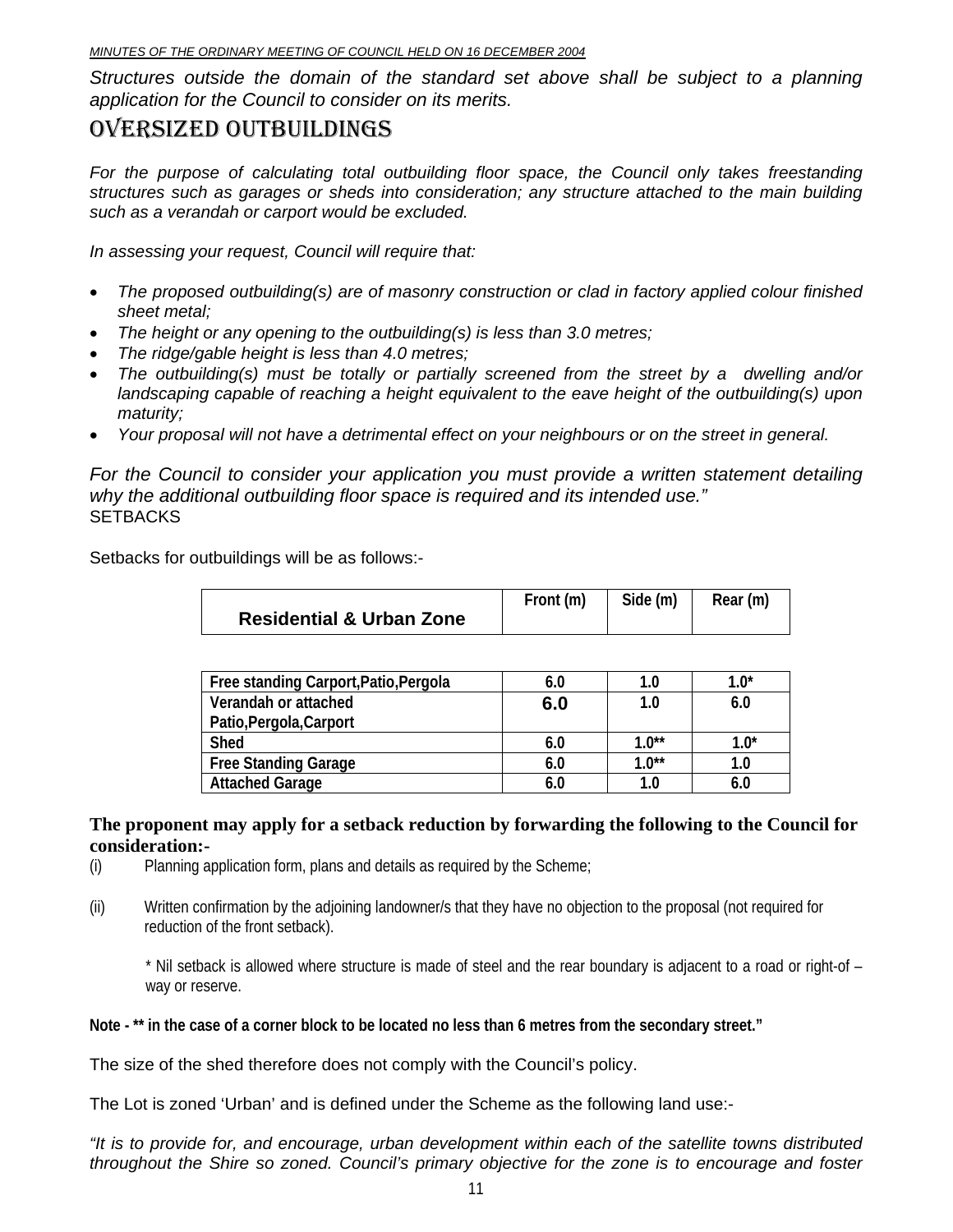development while protecting the residential environment for conflicting uses. In considering *applications for the development of land within this zone the Council, in exercising it's discretion, shall:-* 

- *Seek to ensure the separation of incompatible land uses,*
- *ensure the capacity of existing services, facilities and infrastructure to accommodate such development,*
- *determine within which land use class the proposed form of development shall be classified and the private development standards applicable to that use or any other development standard Council may consider it appropriate."*

A 'workshop' has not been specifically defined in the Scheme as a land use.

However, the definition of a 'Service Industry' is similar to a workshop and is an "AA' use under the Scheme which the Council, in exercising the discretionary powers available to it, may be approved.

A 'Service Industry' means "*a light industry carried out on land or in buildings which may have a retail shop front and from which goods manufactured on the premises may be sold; or land and buildings having retail shop front and used as a department for receiving goods to be serviced."* 

#### **COMMENT:**

Another issue for the Council to consider is in regards to the 'Outbuildings' policy not allowing a shed to be constructed on a 'residential' zoned lot in the Boyup Brook townsite unless a dwelling exists, or approval has been given for the construction of a new dwelling, on the lot.

Approval of this application will allow a single shed being located on a lot in a satellite townsite, seemingly created for the purposes of residential development, without a dwelling. The Council may or may not have a position on whether development in the satellite towns should be considered using standards determined for Boyup Brook however it is raised as a point of interest.

The question is whether the shed as a stand-alone structure on the lot will have any detrimental effect on the surrounds.

However, the Scheme does allow the Council some discretion to relax its standards eg. as prescribed in its policy, under clause 3.6 of the Scheme should it be satisfied that:-

- *"(i) approval of the proposed development would be consistent with the orderly and proper planning of the district and the preservation of the amenity of the district;*
- *(ii) the non-compliance will not have any adverse effect upon the occupiers or users of the development of the general population of the district, and;*
- *(iii) the spirit and purpose of the standard or requirement will not be unreasonably departed from."*

The Council needs to agree, if it wishes to approve the application, to the shed being treated as a rear shed on the proviso that the two lots will be amalgamated sometime in the future.

This will then mean that the front setback can be treated as a 1.0m 'side' setback.

The shed can be built over the boundary as requested in the application subject to the amalgamation taking place.

The size of the shed, except for the height, is over and above the policy guidelines. A shed of this size when erected will eventually be located on a lot with an area of 2,000 $m<sup>2</sup>$  or 5% of the land area following lot amalgamation. It could be argued to be of a reasonable size considering the shed will have a standard roof height of 3.5m.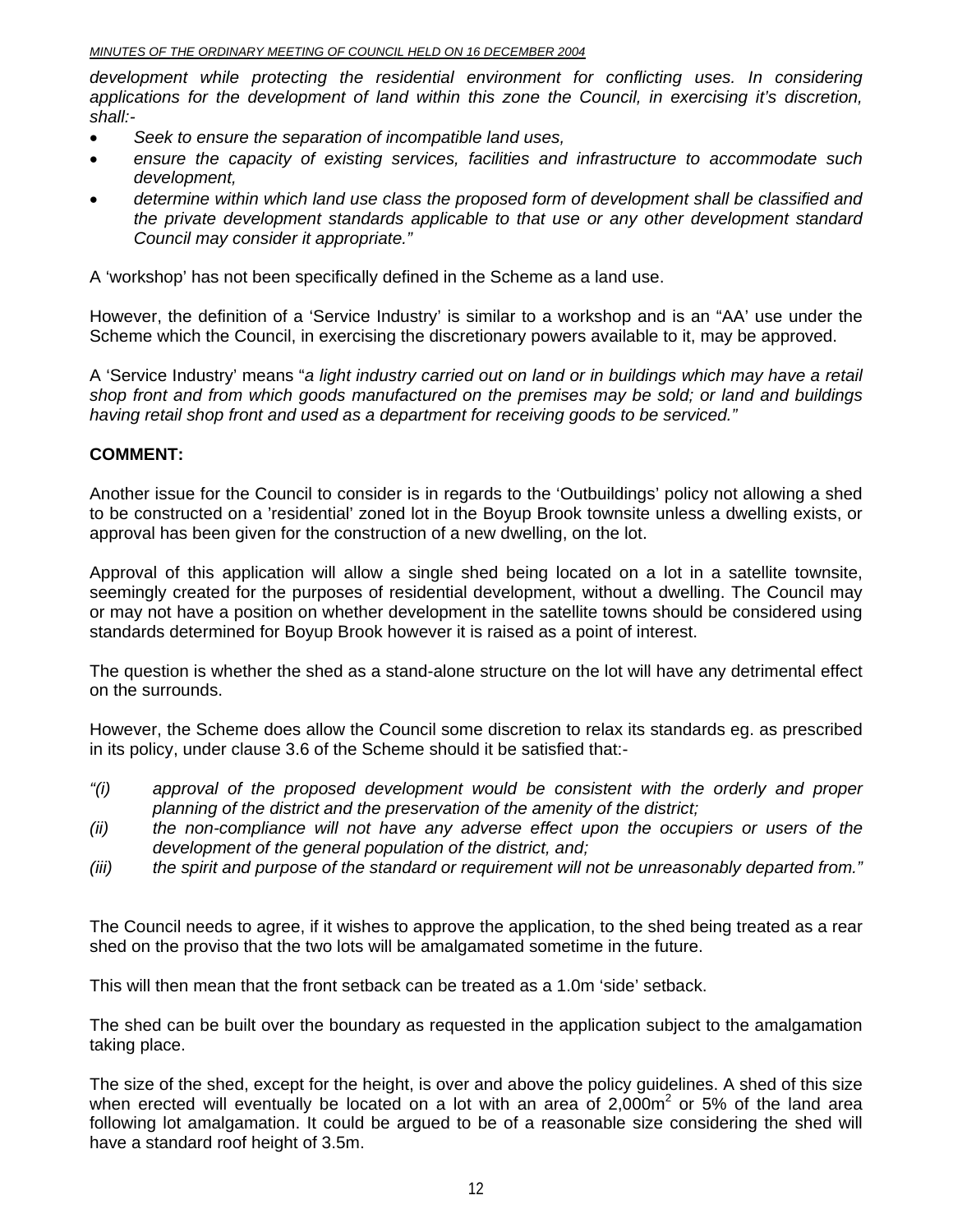#### *MINUTES OF THE ORDINARY MEETING OF COUNCIL HELD ON 16 DECEMBER 2004*

The business activity is deemed to create very little impact on the surrounding neighbours subject to compliance with noise legislation.

It is suggested that the Council approves the planning application for a service industry and an oversized shed 105m<sup>2</sup> in area proposed for Lot 42 Richardson Street, Wilga subject to the conditions reflected in the 'Recommendation' above.

#### **MOVED: Cr Downing**  $\qquad \qquad$  **SECONDED: Cr Oversby**

**That the Council go into a committee to allow members free discussion on the matter.** 

 **CARRIED 9/0** 

**That the Council close committee.** 

 **CARRIED 9/0** 

**MOVED: Cr Downing Case 2018 10 SECONDED: Cr Broadhurst** 

**That the Council approves the planning application as presented for a service industry and an oversized shed 105m<sup>2</sup> in area proposed for Lot 42 Richardson Street, Wilga subject to:-** 

- **1 the proposal complies with the Town Planning Scheme No.2;**
- **2 compliance with the Department of Planning and Infrastructure's conditions of lease;**
- **3 the shed having a 1.0m setback from Richardson Street;**
- **4 compliance with Environmental Protection (Noise) Regulations;**
- **5 the commercial activity does not entail the employment of any person not a member of the occupier's family**
- **6 access being approved by the Manager of Works and Services;**
- **7 all stormwater run off from impervious surfaces being disposed of to the satisfaction of the Manager of Works and Services;**
- **8 the building complies with the Building Code of Australia.**

#### **Amendment**

**MOVED: Cr Downing Case Conduct 2018 SECONDED: Cr Broadhurst** 

**That clause 3 be changed from a 1.0m setback to a 3.0m.** 

The above motion was then put and carried.

#### **MOVED: Cr Downing Case 2008 CONDED: SECONDED: Cr Broadhurst**

**That the Council approves the planning application as presented for a service industry and an oversized shed 105m<sup>2</sup> in area proposed for Lot 42 Richardson Street, Wilga subject to:-** 

## **CARRIED 6/3**

**MOVED: Cr Purse SECONDED: Cr Oversby**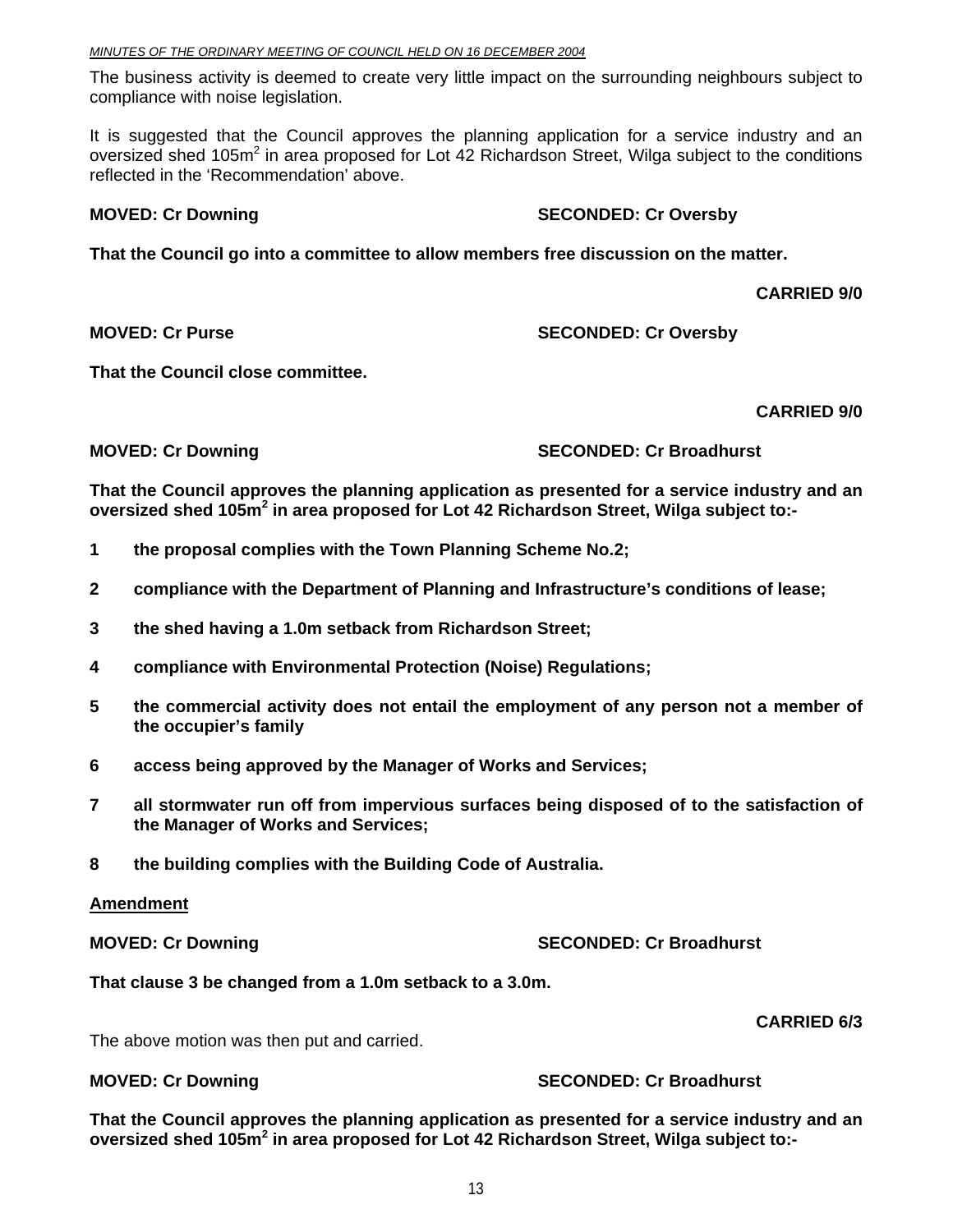#### *MINUTES OF THE ORDINARY MEETING OF COUNCIL HELD ON 16 DECEMBER 2004*

- **1 the proposal complies with the Town Planning Scheme No.2;**
- **2 compliance with the Department of Planning and Infrastructure's conditions of lease;**
- **3 the shed having a 3.0m setback from Richardson Street;**
- **4 compliance with Environmental Protection (Noise) Regulations;**
- **5 the commercial activity does not entail the employment of any person not a member of the occupier's family**
- **6 access being approved by the Manager of Works and Services;**
- **7 all stormwater run off from impervious surfaces being disposed of to the satisfaction of the Manager of Works and Services;**
- **8 the building complies with the Building Code of Australia.**

#### **CARRIED 8/1**

7.2.5 Lots 2419, 2433, 2905, 2797, 2518, 2710, 3737, 3738, 2626, 1996 and 2711 McAlinden Road, McAlinden – Planning Application for a Plantation

| Proponent:                   | <b>Timbercorp ForestryPty Ltd (Wooding Property)</b> |
|------------------------------|------------------------------------------------------|
| Location:                    | Lots 2419, 2433, 2905, 2797, 2518, 2710, 3737, 3738, |
|                              | 2626, 1996 and 2711 McAlinden Road, McAlinden        |
| <b>Reporting Officer:</b>    | <b>Will Pearce</b>                                   |
| Date Report Written:         | 09 December 2004                                     |
| <b>Enabling Legislation:</b> | Town Planning Scheme No 2                            |
| File: I                      | AS 4550                                              |
| Appendices:                  |                                                      |

#### **BACKGROUND:**

The proponent is seeking approval to establish a plantation on Lot 2419, 2433, 2905, 2797, 2518, 2710, 3737, 3738, 2626, 1996, 2711 McAlinden Road, McAlinden, located approximately 20km north of Boyup Brook.

The proponent has forwarded relevant details to support the application as required by the Shire's Town Planning Scheme No. 2 (the 'Scheme'). A detailed plan is laid on the table.

#### DETAIL:

The property has a gross land area is 1,530ha and is zoned 'Rural' and as such the Scheme allows 'plantations' at the discretion of the Council ('AA' use).

As required under the Scheme, the proponent has submitted a fire management plan and plantation management plan. The proponent is required to comply with the following (as per the Scheme): -

- 1 Code of Practice for Timber Plantations in WA;
- 2 Shire of Boyup Brook Firebreak Order;
- 3 Guidelines for Plantation Fire Protection.

The proponent has submitted supporting information that is summarised as follows: -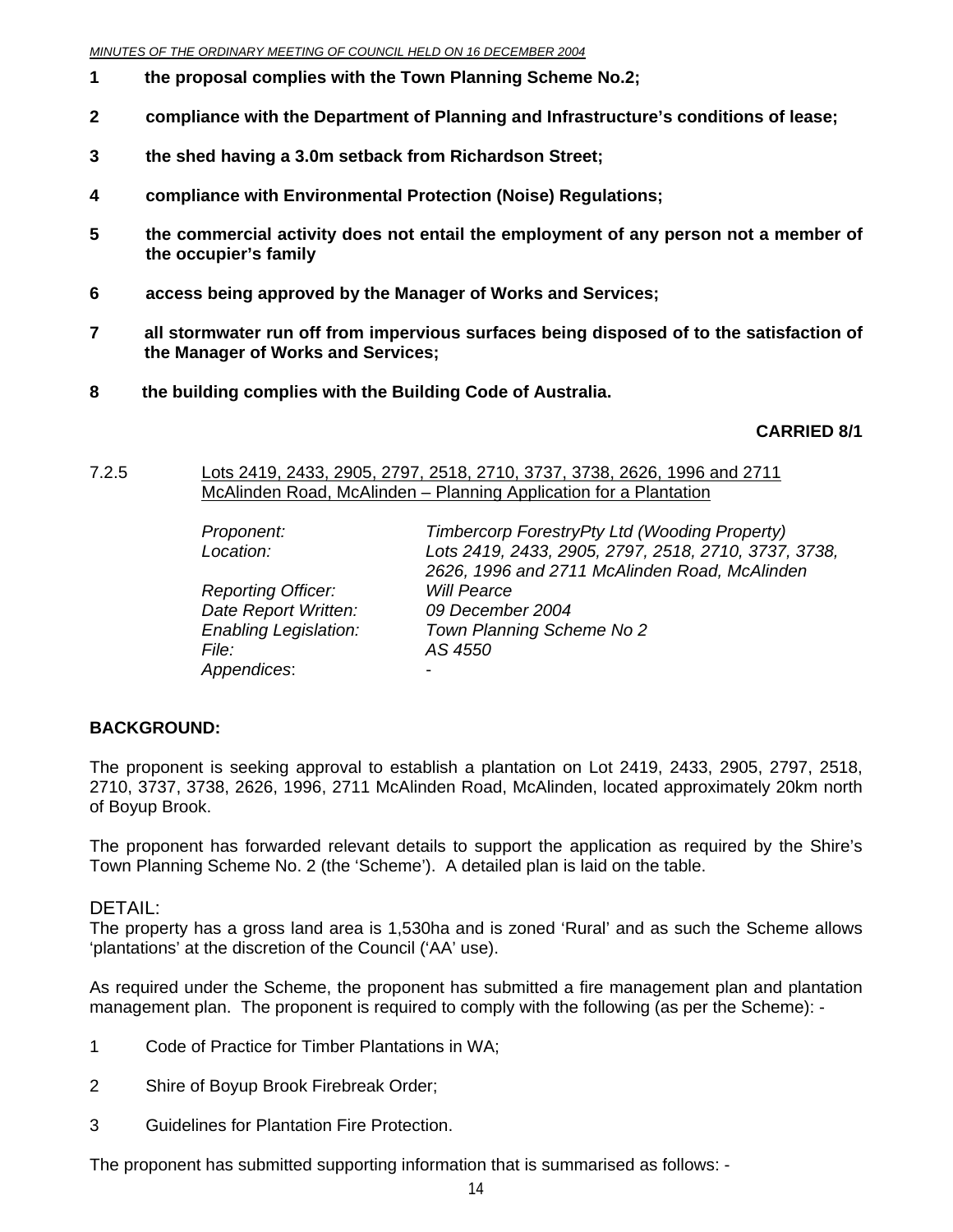- 1 establishment of 547ha of plantations will occur in the year 2005;
- 2 planting density will be 800 stems per hectare;
- 3 the Guidelines for Plantation Fire Protection states:-

"*Plantation growers must meet this increased need for firefighting equipment, either by providing the minimum equipment standards (for this size plantation a 2.4 medium Attack unit is require) or by contributing to community-based equipment through an agreement with the Local Government."* 

 The proponent's fire management plan indicates that the company has 1 heavy duty unit at Moore's property and a fast attack unit is located on the property.

- 4 all remnant vegetation will be left in accordance with Agriculture Western Australia guidelines;
- 5 it is planned to harvest the plantation in the year 2014;
- 6 the proponent will wish to haul the timber from this property to Bunbury by road.

#### **COMMENT:**

It is suggested that the Council approve the proposal as reflected in the recommendation.

#### **MOVED: Cr Mondy SECONDED: Cr Blackburn**

#### **That the:-**

- **1 Council approves the planning application for a plantation to be located at Lot 2419, 2433, 2905, 2797, 2518, 2710, 3737, 3738, 2626, 1996, 2711 McAlinden Road, McAlinden subject to the following conditions: -** 
	- **(a) compliance with the Shire of Boyup Brook Town Planning Scheme No 2;**
	- **(b) compliance with the terms and conditions of the Code of Practice for Timber Plantations in Western Australia as amended from time to time with a harvesting management plan provided to the Shire, to the satisfaction of the Shire, two years prior to the harvesting event;**
	- **(c) provision of a minimum of a manned medium attack Firefighting Unit of a standard complying with the Guidelines for Plantation Fire on a strategically located plantation property within twenty (20) minutes response time of this plantation;**
	- **(d) installation of a 15 metre boundary firebreak is required to comply with the firebreak order;**
	- **(e) entering into an agreement with the Shire providing for the reimbursement of costs from the repair of damage of roads under the Shire's control, where such damage arises from the use of such roads by heavy vehicles used in conjunction with the plantation;**
- **2 Manager of Works and Services undertakes an assessment at the time of harvesting of the condition of the anticipated proposed local road haulage route.**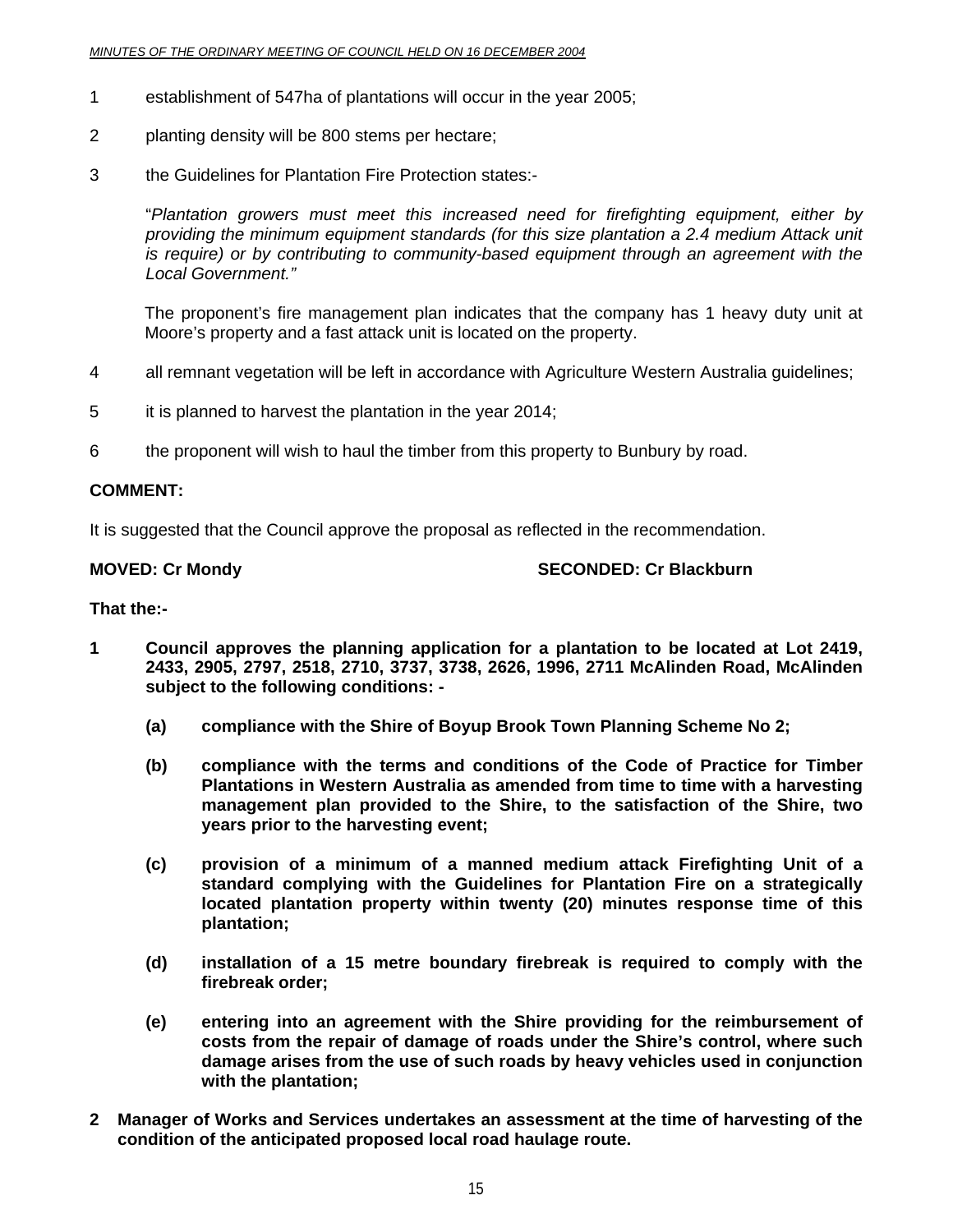#### 7.2.6 Lot 260 Abel Street, Boyup Brook – Planning Application for a Grouped Dwelling (Aged Persons)

| Proponent:                   | Department of Housing and Works  |
|------------------------------|----------------------------------|
| Location:                    | Lot 260 Abel Street, Boyup Brook |
| <b>Reporting Officer:</b>    | <b>Will Pearce</b>               |
| Date Report Written:         | 09 December 2004                 |
| <b>Enabling Legislation:</b> | Town Planning Scheme No 2        |
| <i>File:</i>                 | AS1863                           |
| Appendices:                  | 1.4 Plans                        |
|                              |                                  |

#### **BACKGROUND:**

A planning application has been received by Michael Greenhalph Architect on behalf of the owner, Homeswest, of lot 260 (#36) Abel Street, Boyup Brook, seeking approval for the development of two (2) aged persons dwellings.

A grouped dwelling is an 'AA' use under the Town Planning Scheme No. 2 and is a land use which the Council, in exercising its discretionary powers available to it, may approve under the Scheme.

Site and floor plans of the proposal are attached (see appendix 1.4).

#### **DETAIL:**

The dwellings are self contained two (2) bedroom units containing standard amenities and facilities including appropriate storage area, carports and visitor car parking bays. The development will retain existing fencing along the rear and side boundaries.

The floor area for each unit is approximately 100 $m^2$ .

The property, 931m<sup>2</sup> in area, is currently zoned 'Residential' with a density code of 'R15' which, under the Residential Planning Codes ('R' Codes), requires a minimum area of 550m<sup>2</sup> per dwelling at an average of not less than 666.7m<sup>2</sup> per dwelling. In other words a total lot size of 1333m<sup>2</sup> is required.

The 'R' Codes do, however, allow the Council the discretion to approve a 50% increase in density above that provided for by the code in the event that the dwellings are designed for aged or dependent persons.

A 50% increase in density will increase the density from 'R15' to 'R22.5' (the 'R' Codes do not stipulate an 'R22.5 density code and therefore has to be mathematically calculated for the purpose of this report), which requires an average area per dwelling of  $444m^2$  or a total of  $888m^2$  per lot.

Therefore the 'R22.5' density code will allow the establishment of two (2) separate dwellings for aged persons for this  $931m^2$  lot.

#### **COMMENT:**

The proponent indicates a front setback of 6.0 metres, rear setback of 3.4 metres and side setback of 1.5metres.

The 'R' Codes do not nominate minimum building setbacks for an 'R22.5' density code. It is therefore necessary for the Council to approve the setbacks. As a guide, an 'R25' density code requires a minimum front setback of 6.0 metres, side setback of 1.5 metres and rear setback of 1.5 metres.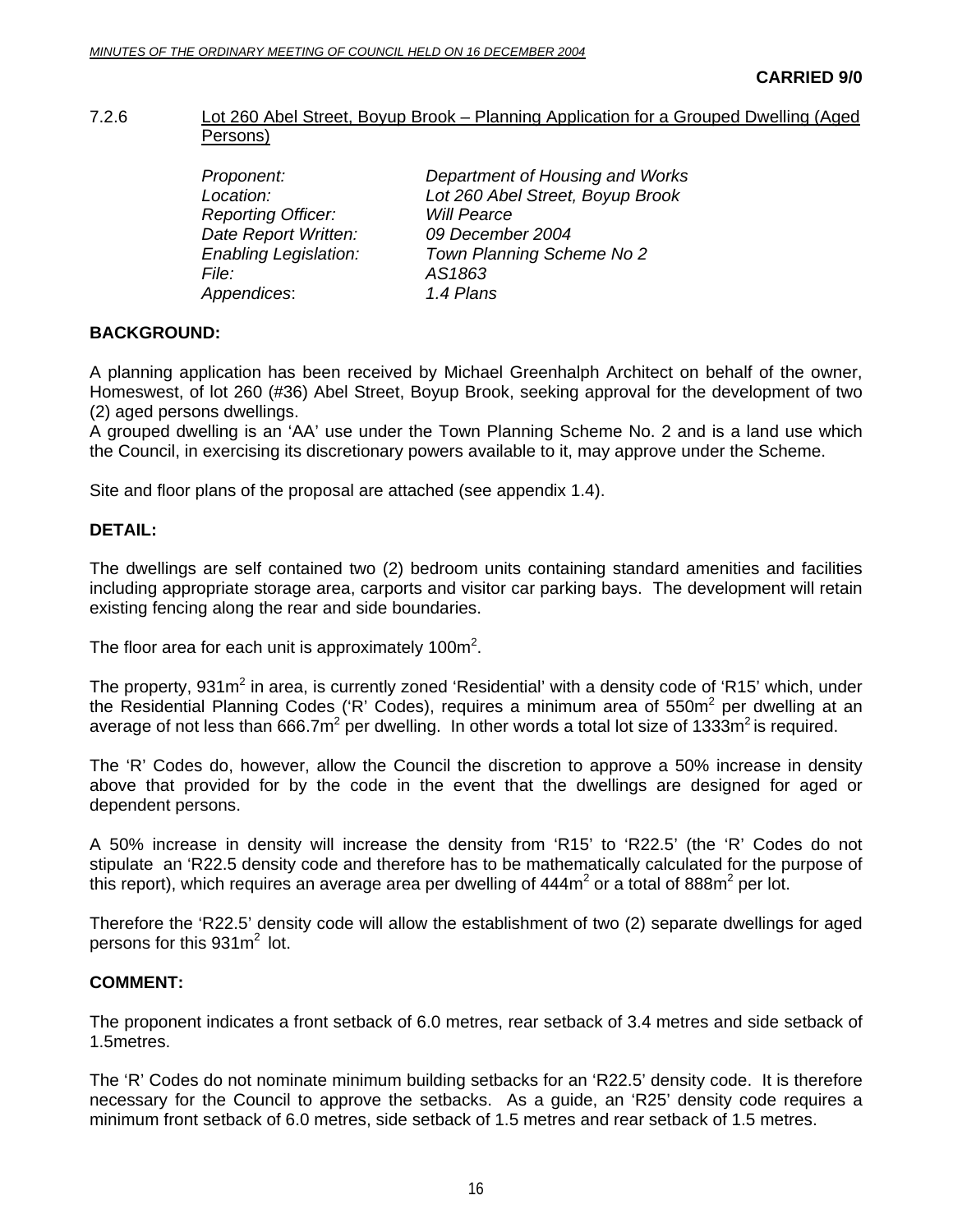It is considered that 'R25' setbacks are appropriate as the Council approved a similar setback for an aged persons' development by Homeswest on the adjoining lot (34 Abel Street) in November 1998. The setbacks have had no impact on surrounding properties.

This development would seem to have little to no impact on surrounding properties.

It is suggested that the development as presented be approved on condition that:-

- 1. all setback and car parking requirements comply with the grouped dwelling requirements of the 'R' Codes and the Shire of Boyup Brook Town Planning Scheme No. 2;
- 2. the development complies with all relevant statutes, local laws and the Council's policies';
- 3. the proposed dwellings incorporate appropriate provisions for the special needs of aged persons;
- 4. a legal agreement is entered into prior to the issue of a building license to ensure use of the dwelling is by aged persons and that the agreement has a minimum age requirement being fifty five (55) years noted on it. The legal agreement shall be prepared by the Council's solicitors at the proponent's costs and;
- 5. application will not be made for the issue of strata titles or subdivision of the property which shall be confirmed by the proponent in the form of a statutory declaration supplied to the Council prior to the issue of a building licence;
- 6. in the event of the property being sold the proponent will ensure that the prospective owner supplies the Council with a similar declaration as per condition five (5) above;
- 7. court yards of a minimum of twenty four (24) square metres in area are provided for each individual dwelling;
- 8. all parking facilities comply with the requirements of AS2890.1-1993 and parking shall be constructed, properly drained and sealed to the satisfaction of the Council;
- 9. crossovers are constructed to the Council's design specifications and levels;
- 10. all stormwater run off from impervious surfaces being contained within the property and disposed of to the Council's satisfaction;
- 11. the provision of wastewater and effluent disposals systems is in compliance with the Heath Department of WA regulations and policies;
- 12. each dwelling is supplied with separate clothes lines containing at least twenty (20) metres of useable line fully screened from the street;
- 13. all existing trees on the property to be preserved unless the removal is necessary due to building requirements;
- 14. a minimum of 10% of the lot area being landscaped.

#### **MOVED: Cr Downing**  $\qquad \qquad$  **SECONDED: Cr Oversby**

**That the Council go into a committee to allow members free discussion on the matter.** 

 **CARRIED 8/1**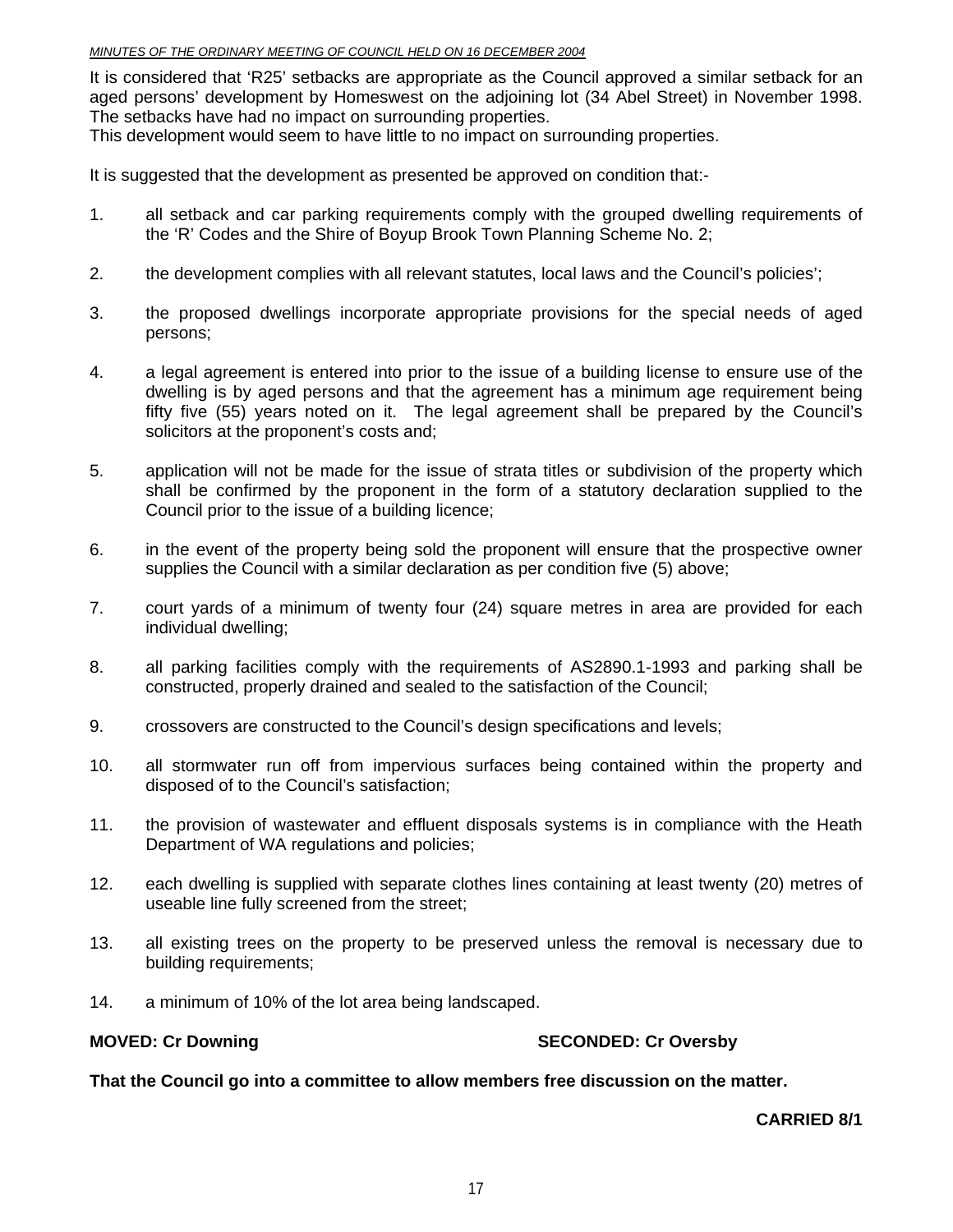#### **MOVED: Cr Purse SECONDED: Cr Oversby**

#### **That the Council close committee.**

 **CARRIED 9/0** 

Cr Purse departed the Chambers, the time being 4.22pm.

#### **MOVED: Cr Oversby SECONDED: Cr Downing SECONDED: Cr Downing 3**

**That the Council approve the planning application for a 2 x 2 bedroom Aged Persons' Grouped Dwelling development as presented to be located at Lot 260 Abel Street, Boyup Brook subject to:-** 

- **1. all setback and carparking requirements comply with the 'Grouped Dwelling' requirements of the 'R' Codes and the Shire of Boyup Brook Town Planning Scheme No. 2;**
- **2. the development complies with all relevant statutes, local laws and the Council's policies;**
- **3. the proposed dwellings incorporate appropriate provisions for the special needs of aged persons;**
- **4. a legal agreement is entered into prior to the issue of a building license to ensure use of the dwelling is by aged persons and that the agreement has a minimum age requirement being fifty five (55) years noted on it. The legal agreement shall be prepared by the Council's solicitors at the proponent's costs;**
- **5. application will not be made for the issue of strata titles or subdivision of the property which shall be confirmed by the proponent in the form of a statutory declaration supplied to the Council prior to the issue of a building licence;**
- **6. in the event of the property being sold, the proponent will ensure that the prospective owner supplies the Council with a similar declaration as per condition five (5) above;**
- **7. court yards of a minimum of twenty four (24) square metres in area are provided for each individual dwelling;**
- **8. all parking facilities comply with the requirements of AS2890.1-1993 and parking shall be constructed, properly drained and sealed to the satisfaction of the Council;**
- **9. crossovers are constructed to the Council's design specifications and levels;**
- **10. all stormwater run off from impervious surfaces being contained within the property and disposed of to the Council's satisfaction;**
- **11. the provision of wastewater and effluent disposal systems is in compliance with the Heath Department of WA regulations and policies;**
- **12. each dwelling is supplied with separate clothes lines containing at least twenty (20) metres of useable line fully screened from the street;**
- **13. all existing trees on the property are preserved unless the removal is necessary due to building requirements;**
- **14. a minimum of 10% of the lot area being landscaped.**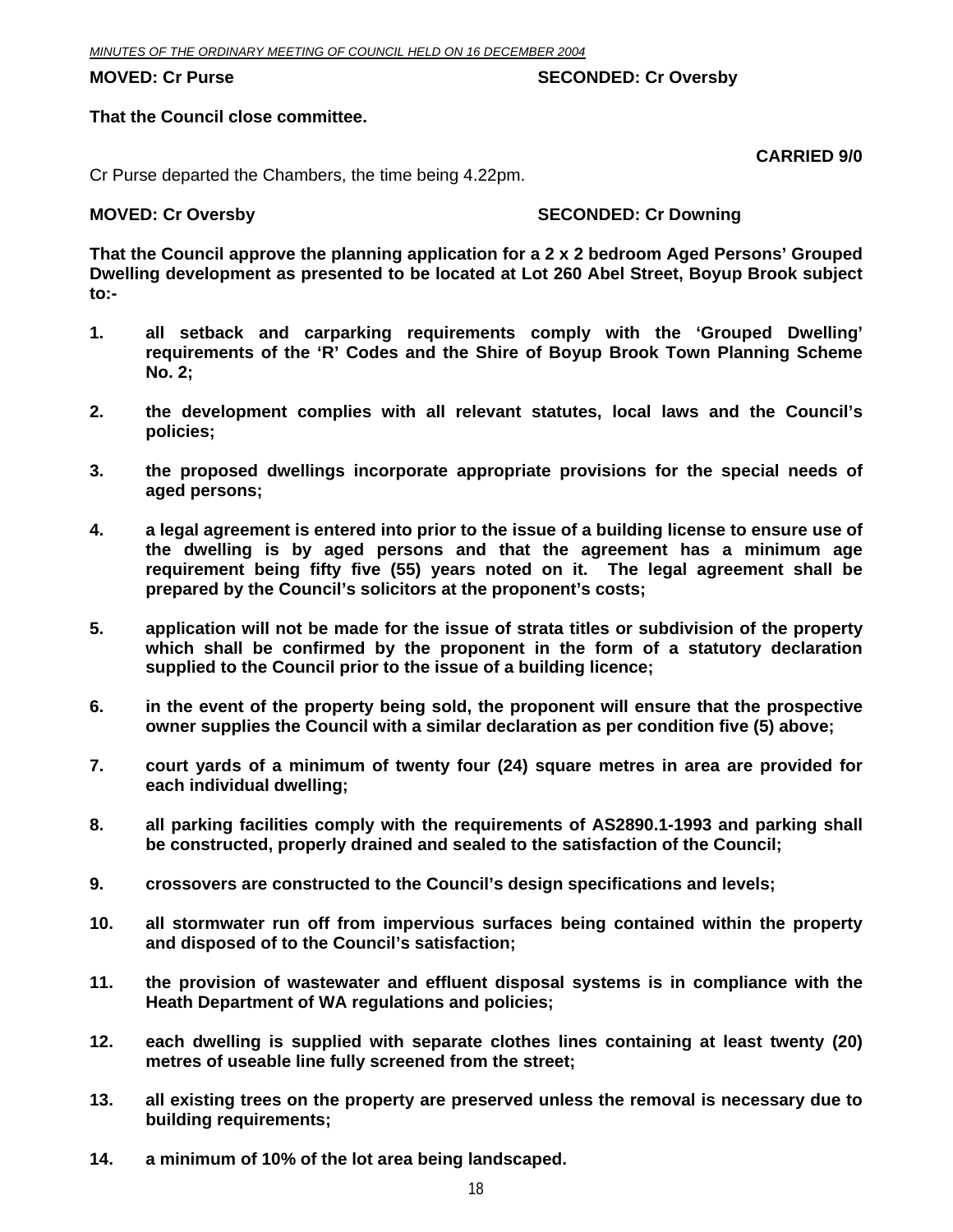#### **CARRIED 8/0**

Cr Purse returned to the Chambers, the time being 4.25pm.

### **7.3 CORPORATE SERVICES**

7.3.1 Local Purchases – Proposed Policy Amendment

 *Proponent: Shire of Boyup Brook*  Location:  *Reporting Officer: Will Pearce Date Report Written: 09 December 2004 Enabling Legislation: Local Government Act 1995 File: CM/43/001 Appendices*: -

#### **BACKGROUND:**

The Shire of Donnybrook – Balingup is considering the introduction of a Local/Regional Price Preference Policy.

It wishes to offer a preference bonus to businesses in Boyup Brook via a reciprocal arrangement.

If agreed to by the Council, a policy amendment is required.

#### **DETAIL:**

Correspondence was received from the Shire of Donnybrook – Balingup as follows:

#### *'TENDERS, QUOTATIONS AND REGIONAL PRICE PREFERENCE POLICY*

*My Council is considering the introduction of a Local/Regional Price Preference Policy, and is seeking comment from adjoining Local Governments with the view to having reciprocal arrangements with those Councils who have, or will develop, this concept.* 

*In the event that this proposal is accepted by your Council, it would be prudent to develop a policy on a joint basis.* 

*As a guide, Council's draft policy offers a 2.5% concession for tenderers from adjoining Local Governments.* 

*Council looks forward to your advice in due course.'* 

The Shire's 'Local Purchases and Sales of Goods and Services' policy states:-

#### **"Objective**

To promote sub-regional development by supporting local and sub-regional goods and service providers.

#### **Statement**

1 Price preference will be applied to all suppliers for the supply of goods and services (including construction (building) services) to the Shire of Boyup Brook.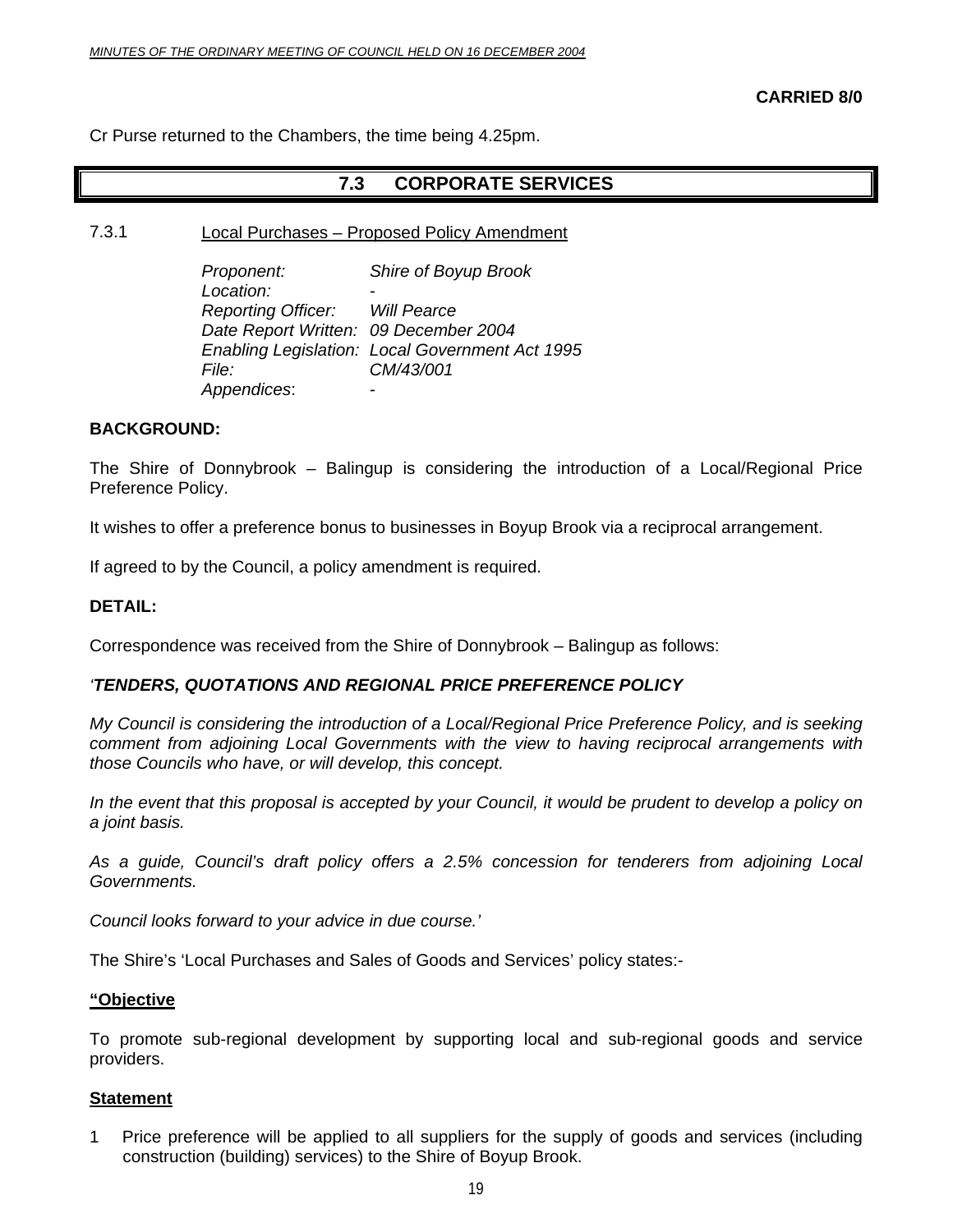- 2 The following price preference will be given to suppliers submitting quotations assessed in relation to this policy;
- 2.1 Goods and Services up to a maximum price reduction of \$10,000.

#### *Stipulated Area*

10% to all suppliers located within the Shire of Boyup-Brook.

5% to all suppliers located within the Shire of Manjimup, Shire of Nannup and Shire of Bridgetown – Greenbushes.

2.2 Construction (building) Services – up to a maximum price reduction of \$10,000.

#### *Stipulated Area*

10% to all suppliers located within the Shire of Boyup-Brook.

5% to all suppliers located within the Shire of Manjimup, Shire of Nannup and Shire of Bridgetown – Greenbushes.

- 3 Only those goods and services identified as being from a source located within the stipulated areas will have the price preference applied when assessing the quotation.
- 4 A local or sub-regional supplier of goods and services is considered to be one residing in and actively carrying on business within the Shire districts nominated.
- 5 Price is only one factor that Council considers when evaluating a quotation. There is nothing contained within this policy that compels the Council to accept the lowest quotation or any quotation based on the price offered.
- 6 This policy is adopted as a guideline to Council and staff. It is acknowledged that Council has the right to accept a tender or contract for any goods or services that it deems fit and which it considers to be in the best interests of Council and the ratepayers."

#### **COMMENT:**

The proposal has some merit in relation to supporting both local and regional businesses complementing the Council's existing economic development objectives.

Should the Council agree to the above, the following statement would need to be included under 'Stipulated Area' in clauses 2.1 and 2.2 of the policy –

"2.5% to all suppliers located within the Shire of Donnybrook-Balingup"

**MOVED: Cr Oversby SECONDED: Cr Purse 32 SECONDED: Cr Purse** 

**That the statement -** 

**"2.5% to all suppliers located within the Shire of Donnybrook-Balingup",** 

**be included in 'Stipulated Area' of clauses 2.1 and 2.2 of the 'Local Purchases and Sales of Goods and Services' policy.** 

 **CARRIED 9/0**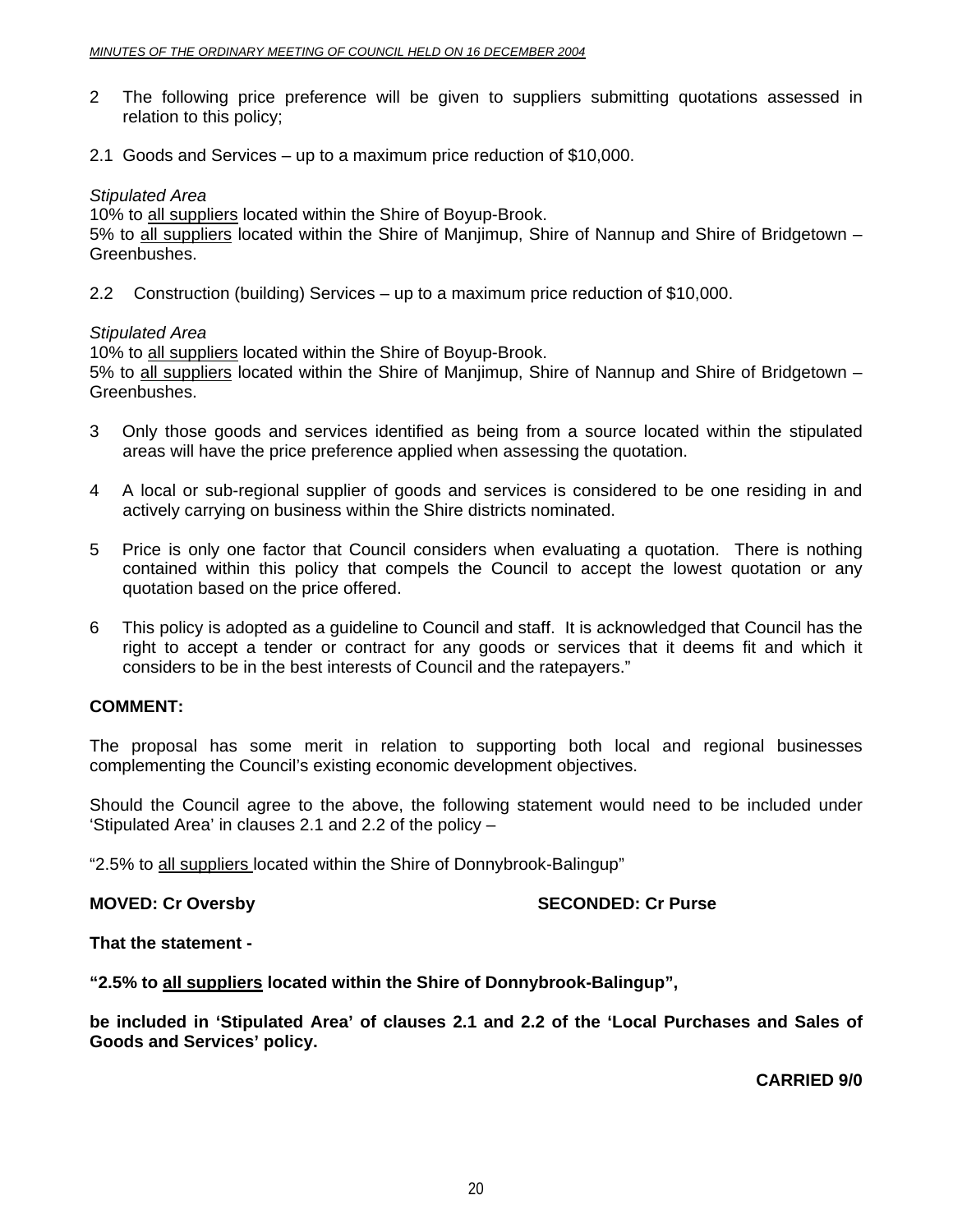#### 7.3.2 Annual Electors Meeting – 07 December 2004

| Shire of Boyup Brook             |
|----------------------------------|
| Shire of Boyup Brook             |
| <b>Will Pearce</b>               |
| 09 December 2004                 |
| <b>Local Government Act 1995</b> |
| GO/37/001                        |
| 1.5 Minutes                      |
|                                  |

#### **BACKGROUND:**

The Annual Electors meeting was held on the 07 December 2004.

Minutes of the meeting are laid on the table and circulated (refer to appendix 1.5).

#### **MOVED: Cr Purse SECONDED: Cr Oversby**

#### **That the minutes of the Annual Electors Meeting on 07 December 2004, be received.**

CARRIED 9/0

#### 7.3.3 Accounts for Payment and Financial Status

| Proponent:                            | Shire of Boyup Brook                            |
|---------------------------------------|-------------------------------------------------|
| Location:                             |                                                 |
| Reporting Officer: Keith Jones        |                                                 |
| Date Report Written: 09 December 2004 |                                                 |
|                                       | Enabling Legislation: Local Government Act 1995 |
| <i>File:</i>                          | FM/10/003                                       |
| Appendices:                           | 1.6 - Payments                                  |

#### **BACKGROUND:**

A monthly report is presented for consideration.

#### **DETAIL:**

The accounts for payment up to 30 November 2004 are attached (see appendix 1.6).

The payments made directly through the Municipal Account are as follows:-

|           | Salaries for the month of Nov 2004 |    | 60807.80 |
|-----------|------------------------------------|----|----------|
| $\bullet$ | Lease of Photocopier               | \$ | 415.06   |
| $\bullet$ | Lease of Roller                    | \$ | 1,197.61 |
| $\bullet$ | Internet Access Fee                | \$ | 40.00    |
| $\bullet$ | <b>FlexiRent Computer</b>          | \$ | 2088.00  |
| $\bullet$ | <b>Rent MFA</b>                    | \$ | 160.00   |
| $\bullet$ | A Hales-Contractor                 | \$ | 924.00   |
|           | <b>Digital Camera</b>              | \$ | 647.00   |
|           | Fesa Levy                          | S  | 5651.38  |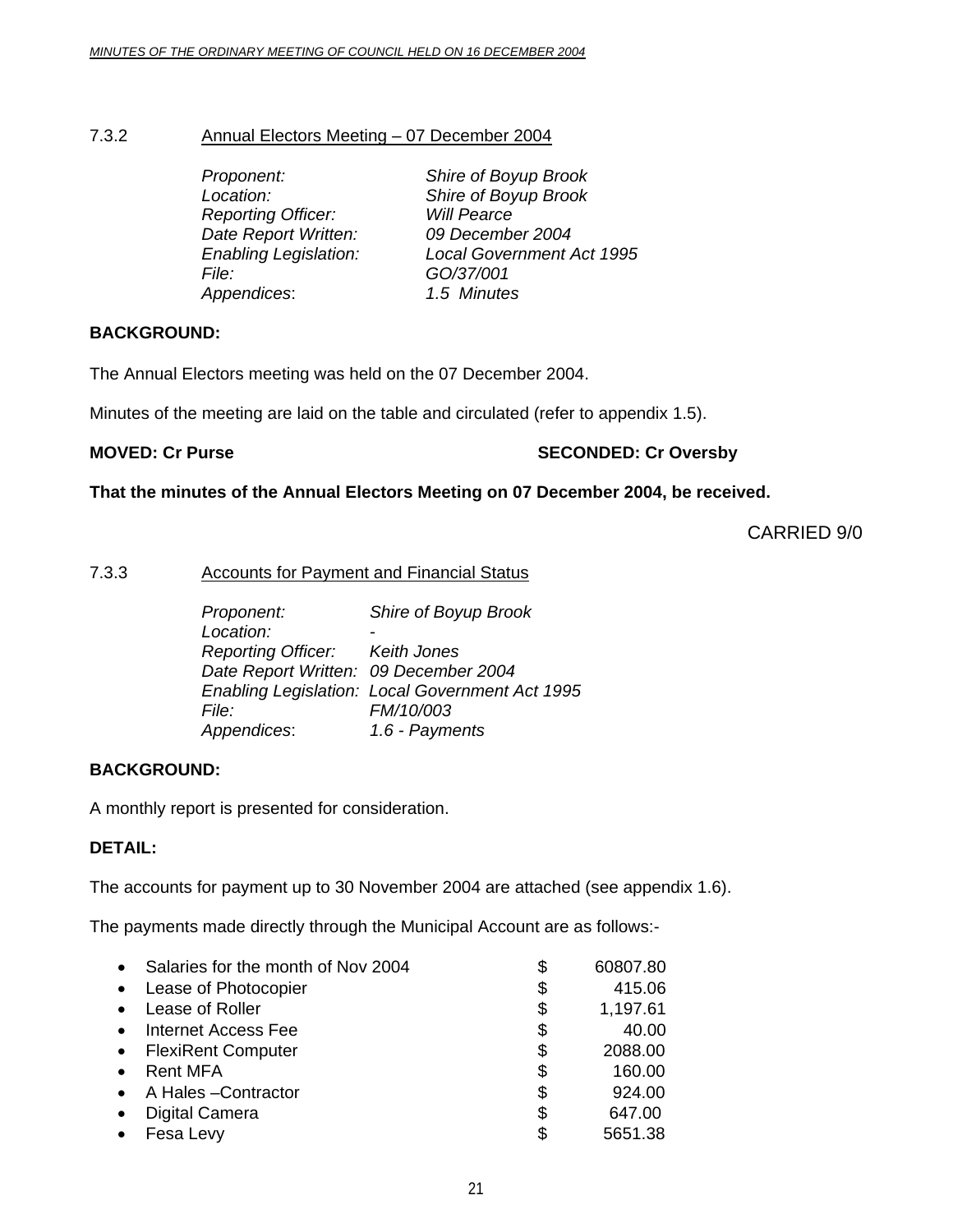#### *MINUTES OF THE ORDINARY MEETING OF COUNCIL HELD ON 16 DECEMBER 2004*

The Account Balances for the various accounts as at 30 November 2004 are as follows:-

| • Municipal Account     | 45307.99  |
|-------------------------|-----------|
| • Shire Clerk Advance   | 9834.54   |
| • Shire Medical Account | 34101.21  |
| • Trust Account         | 37,977.59 |

Investments secured 28 November 2004 with the Commonwealth Bank maturing 28 December 2004 are as follows:-

| • Reserves Account Term Deposit | 690,605.16 @5.12% |  |
|---------------------------------|-------------------|--|
| • Investment                    | 600,000.00 @5.12% |  |

As at 10 December 2004 the following amount of rates were outstanding:-

| <b>MOVED: Cr Purse</b>                                                                                                                                  | <b>SECONDED: Cr Downing</b> |  |
|---------------------------------------------------------------------------------------------------------------------------------------------------------|-----------------------------|--|
| <b>NIL</b><br>Sundry Creditors at 10 December 2004<br>\$                                                                                                |                             |  |
| Sundry Debtors at 10 December 2004<br>\$<br>93754.25                                                                                                    |                             |  |
| \$<br><b>TOTAL</b><br>284948.00                                                                                                                         |                             |  |
| \$<br>Boyup Brook Ward<br>110641.94<br>Benjinup Ward<br>\$<br>76313.56<br>Dinninup Ward<br>\$<br>57158.79<br>\$<br><b>Scotts Brook Ward</b><br>40833.71 |                             |  |

**That the accounts as:-** 

- **1 presented totalling \$155979.76 voucher numbers for payment; 12548,12744-12752, 12755-12846, 1872-1873, 1876**
- **2 paid by direct payments through the Municipal Account, the Chief Executive Officer's Advance Account and Trust,**

**be endorsed for payment.** 

**CARRIED 9/0** 

#### **8 PETITIONS AND MEMORIALS**

Nil

## **9 MOTIONS OF WHICH PREVIOUS NOTICE HAS BEEN GIVEN**

#### 9.1 Cr Marshall – Safe Keys for Doctors Surgery

**MOVED: Cr Marshall SECONDED: Cr Downing**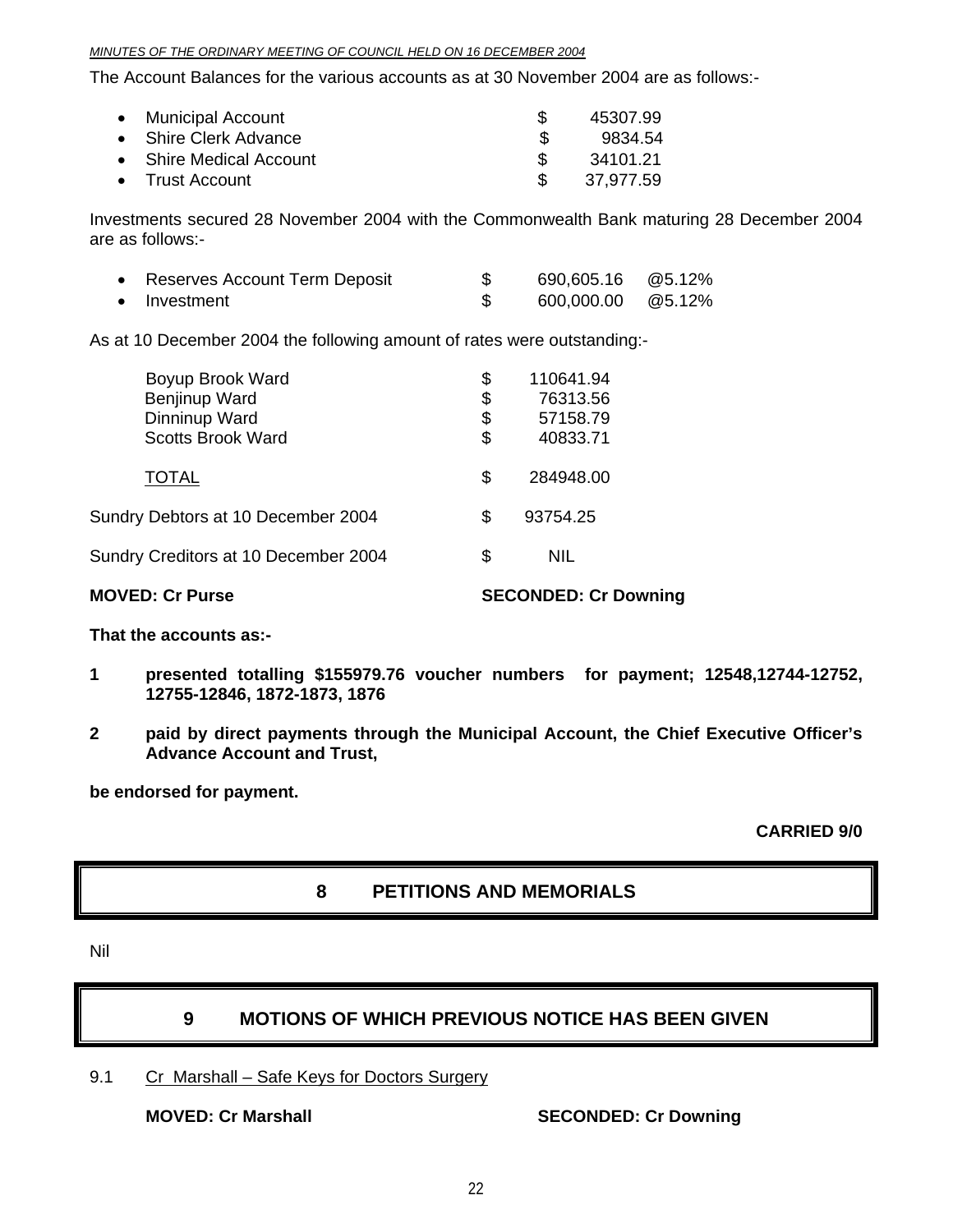**That Council purchase the keys to the safe in the Medical Centre from Dr Lee for the sum of \$250, subject to the said keys actually opening and locking the safe.**

 **CARRIED 9/0** 

**CARRIED 9/0** 

#### **10 URGENT BUSINESS – BY APPROVAL OF THE PRESIDENT OR A MAJORITY OF COUNCILLORS PRESENT**

10.1 Cr Downing - Annual Awards Policy Amendment

**MOVED: Cr Downing SECONDED: Cr Mondy** 

 **That the last sentence of the last paragraph be deleted from the Annual Awards Policy.** 

10.2 Cr Purse – Council Cocktail Party

**MOVED: Cr Purse SECONDED:** 

**That the Annual Council Cocktail Party be a casual event as per this year's Christmas Party.** 

**LAPSED FOR WANT OF A SECONDER** 

#### 10.3 Cr Broadhurst – Annual Awards

**MOVED: Cr Downing The SECONDED: Cr Broadhurst** 

**That the Council go into a committee to allow members free discussion on the matter.** 

 **CARRIED 9/0** 

**MOVED: Cr Oversby SECONDED: Cr Purse** 

**That the Council close committee.** 

 **CARRIED 9/0** 

**MOVED: Cr Broadhurst SECONDED: Cr Blackburn** 

**That the nominees for each category of the Annual Awards be acknowledged at the time of announcing the winner.** 

**LOST 2/7** 

#### 10.4 Cr Broadhurst – Representation at Sandakan

**MOVED: Cr Broadhurst SECONDED: Cr Downing** 

**That up to \$1500 be available for accommodation and travel expenses for Cr Ginnane and Mrs Ginnane to represent the Shire at 2005 Anzac Day Sandakan Service in Malaysia.** 

**Amendment**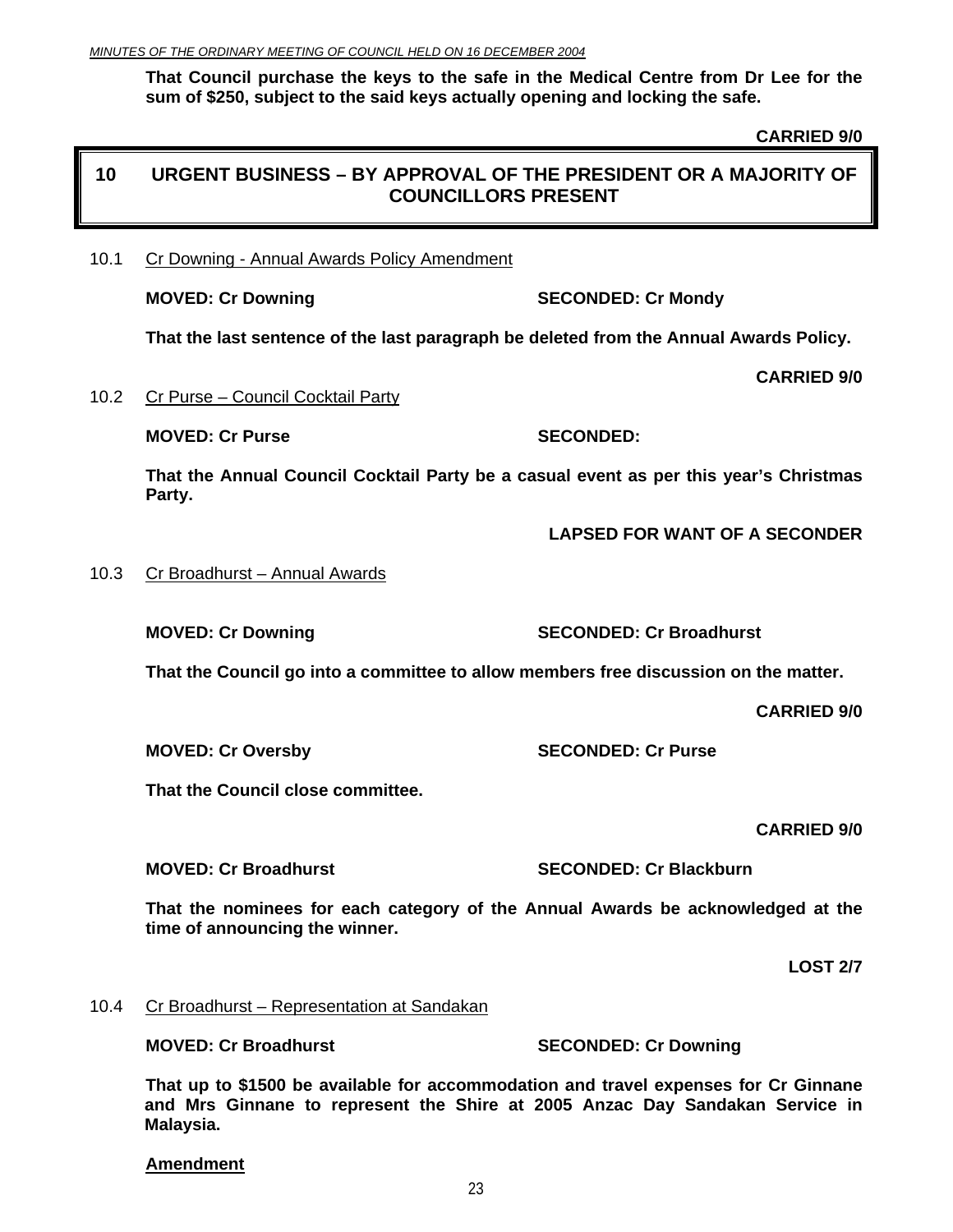#### **MOVED: Cr Oversby SECONDED:**

## **That '\$1500' be replaced with '\$2000'.**

#### **LAPSED FOR WANT OF A SECONDER**

Cr Ginnane departed the Chambers, the time being 4.45pm and Cr Mondy took the Chair.

The original motion was then put and carried.

#### **MOVED: Cr Broadhurst SECONDED: Cr Downing**

**That up to \$1500 be available for accommodation and travel expenses for Cr Ginnane and Mrs Ginnane to represent the Shire at the 2005 Anzac Day Sandakan Service in Malaysia.** 

**CARRIED 7/1** 

#### 10.5 Cr Marshall – Strategic Plan and Principal Activities Plan

**MOVED: Cr Broadhurst SECONDED: Cr Blackburn** 

**That the Council go into a committee to allow members free discussion on the matter.** 

 **CARRIED 8/0** 

Cr Blackburn departed Chambers, the time being 4.51pm.

Cr Ginnane returned to the Chamber, the time being 4.52pm.

Cr Blackburn returned to the Chambers, the time being 4.53pm.

#### **MOVED: Cr Oversby SECONDED: Cr Purse**

**That the Council close committee.** 

 **CARRIED 9/0** 

## **MOVED: Cr Purse SECONDED: Cr Oversby**

**That the Council develop its Strategic Plan using the material at hand in conjunction with a Principal Activities Plan and not employ the services of an independent facilitator.** 

**CARRIED 6/3** 

#### 10.6 Cr Downing – Fireman Sculpture

## **MOVED: Cr Downing SECONDED: Cr Broadhurst**

**That Council allocates an amount of \$1,000 towards the construction of a fireman sculpture commissioned by the Boyup Brook Volunteer Bushfire Brigade.** 

Cr Mondy departed the Chambers, the time being 5.09pm.